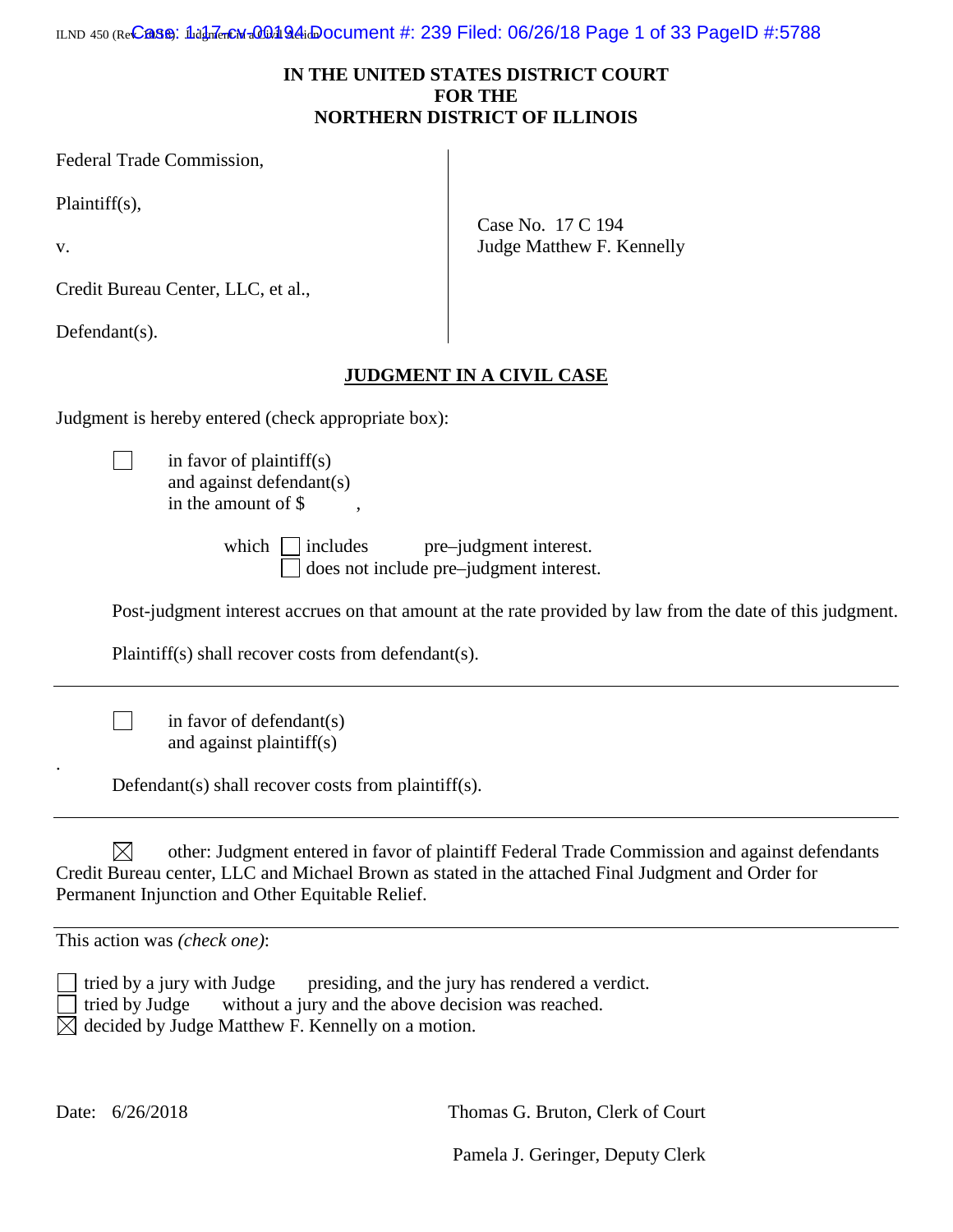# **UNITED STATES DISTRICT COURT FOR THE NORTHERN DISTRICT OF ILLINOIS EASTERN DIVISION**

| FEDERAL TRADE COMMISSION,                                                    |                         |
|------------------------------------------------------------------------------|-------------------------|
| Plaintiff,                                                                   | Case No. 17-cv-194      |
| V.                                                                           | Judge Kennelly          |
| CREDIT BUREAU CENTER, LLC,<br>a limited liability company, formerly known as | Magistrate Judge Valdez |
| MYSCORE LLC, also doing business as<br>EFREESCORE.COM, CREDITUPDATES.COM,    |                         |
| and FREECREDITNATION.COM,                                                    |                         |
| MICHAEL BROWN,                                                               |                         |
| individually and as owner and manager of<br>CREDIT BUREAU CENTER, LLC,       |                         |
| DANNY PIERCE, individually, and                                              |                         |
| ANDREW LLOYD, individually,                                                  |                         |
| Defendants.                                                                  |                         |
|                                                                              |                         |

## **FINAL JUDGMENT AND ORDER FOR PERMANENT INJUNCTION AND OTHER EQUITABLE RELIEF AGAINST DEFENDANTS CREDIT BUREAU CENTER, LLC AND MICHAEL BROWN**

Plaintiff, the Federal Trade Commission ("Commission" or "FTC"), filed its Complaint

for Permanent Injunction and Other Equitable Relief ("Complaint"), pursuant to Section 13(b) of

the Federal Trade Commission Act ("FTC Act"), 15 U.S.C. § 53(b). The FTC now having filed

its Motion for Summary Judgment Against Defendants Credit Bureau Center, LLC and Michael

Brown ("Defendants"), and the Court having considered the FTC's motion, and supporting

exhibits, and the entire record in this matter, the FTC's motion is hereby granted, and **IT IS** 

# **HEREBY ORDERED, ADJUDGED, AND DECREED** as follows: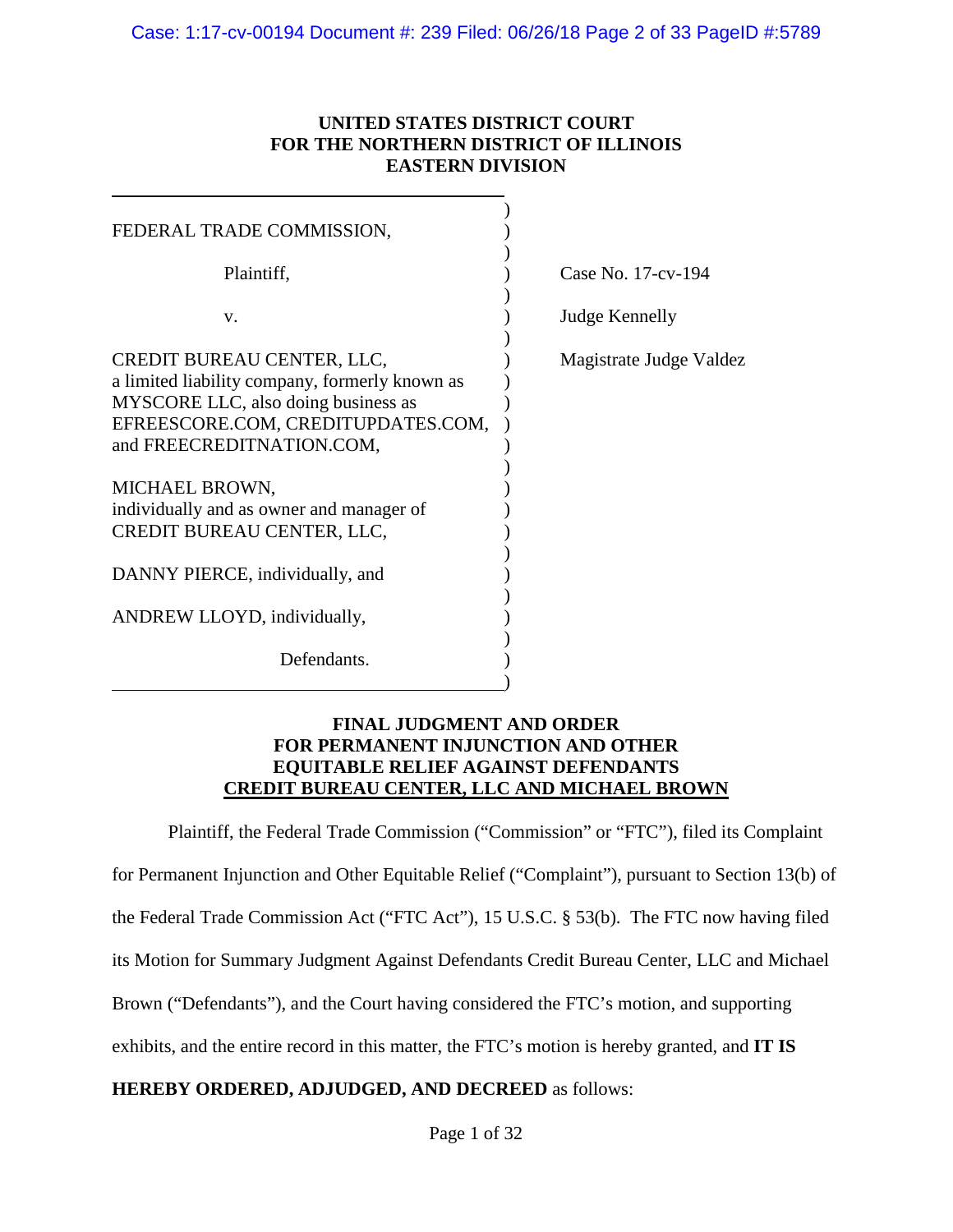## **FINDINGS**

1. This Court has jurisdiction over this matter.

2. The Complaint charges that Defendants participated in deceptive and illegal acts or practices in violation of Section 5 of the FTC Act, 15 U.S.C. § 45; Section 4 of the Restore Online Shoppers' Confidence Act ("ROSCA"), 15 U.S.C. § 8403; Section 612(g) of the Fair Credit Reporting Act ("FCRA"), 15 U.S.C. § 1681j(g); and the Free Annual File Disclosures Rule, 16 C.F.R. Part 610 ("Free Reports Rule"), recodified at 12 C.F.R. §§ 1022.130-1022.138, in the advertising, marketing, promoting, offering for sale, or sale of credit monitoring services.

3. The Court now finds that Defendants have violated Section 5(a) of the FTC Act, 15 U.S.C. § 45(a), by falsely representing to consumers, expressly or by implication, that a residential property described in an online ad is currently available for rent from someone consumers can contact through that ad, and the property will be shown to consumers who obtain their credit reports and scores through Defendants' website.

4. The Court further finds that Defendants have violated Section 5(a) of the FTC Act, 15 U.S.C. § 45(a), by representing to consumers, expressly or by implication, that they are offering consumers their credit scores and reports for free, while failing to disclose or disclose adequately to consumers, material terms and conditions of the offer, including: (a) that Defendants will automatically enroll consumers in a negative option continuity plan with additional charges; (b) that consumers must affirmatively cancel the negative option continuity plan before the end of a trial period to avoid additional charges; (c) that Defendants will use consumers' credit or debit card information to charge consumers monthly for the negative option continuity plan; (d) the costs associated with the negative option continuity plan; and (e) the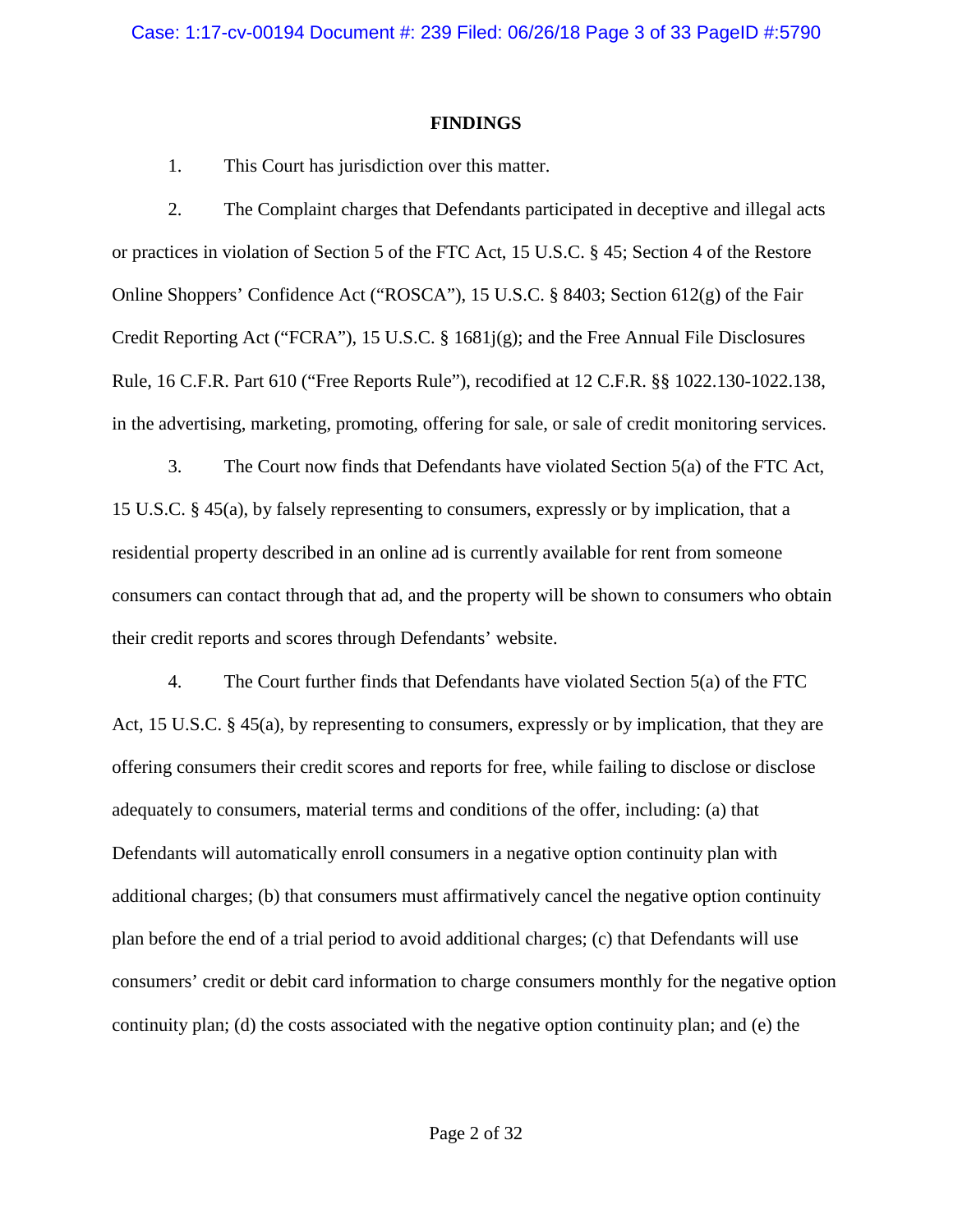#### Case: 1:17-cv-00194 Document #: 239 Filed: 06/26/18 Page 4 of 33 PageID #:5791

means consumers must use to cancel the negative option continuity plan to avoid additional charges.

5. The Court further finds that Defendants have violated Section 4(1) of ROSCA, 15 U.S.C. § 8403(1), by charging or attempting to charge consumers for Defendants' credit monitoring service through a negative option feature while failing to clearly and conspicuously disclose all material terms of the transaction before obtaining consumers' billing information.

6. The Court further finds that Defendants have violated Section 4(2) of ROSCA, 15 U.S.C. § 8403(2), by charging or attempting to charge consumers for Defendants' credit monitoring service through a negative option feature while failing to obtain consumers' express informed consent before charging their credit card, debit card, bank account, or other financial account.

7. The Court further finds that Defendants have violated Section  $612(g)(1)$  of the FCRA, 15 U.S.C. § 1681j(g)(1), and the Free Reports Rule, 12 C.F.R. § 1022.138, by failing to prominently disclose in advertisements for free credit reports that free credit reports are available under federal law from AnnualCreditReport.com or (877) 322–8228, and by operating websites offering free credit reports, including eFreeScore.com and CreditUpdates.com, without displaying across the top of each page that mentions free credit reports, and across the top of each page of the ordering process, the prominent disclosure required by the Free Reports Rule, 12 C.F.R. § 1022.138, to inform consumers of their right to obtain a free credit report from AnnualCreditReport.com or (877) 322–8228.

8. It is proper to enter this Final Judgment and Order for Permanent Injunction and Other Equitable Relief Against Defendants ("Order") to prevent a recurrence of Defendants' violations of Section 5 of the FTC Act, 15 U.S.C. § 45, Section 4 of ROSCA, 15 U.S.C. § 8403,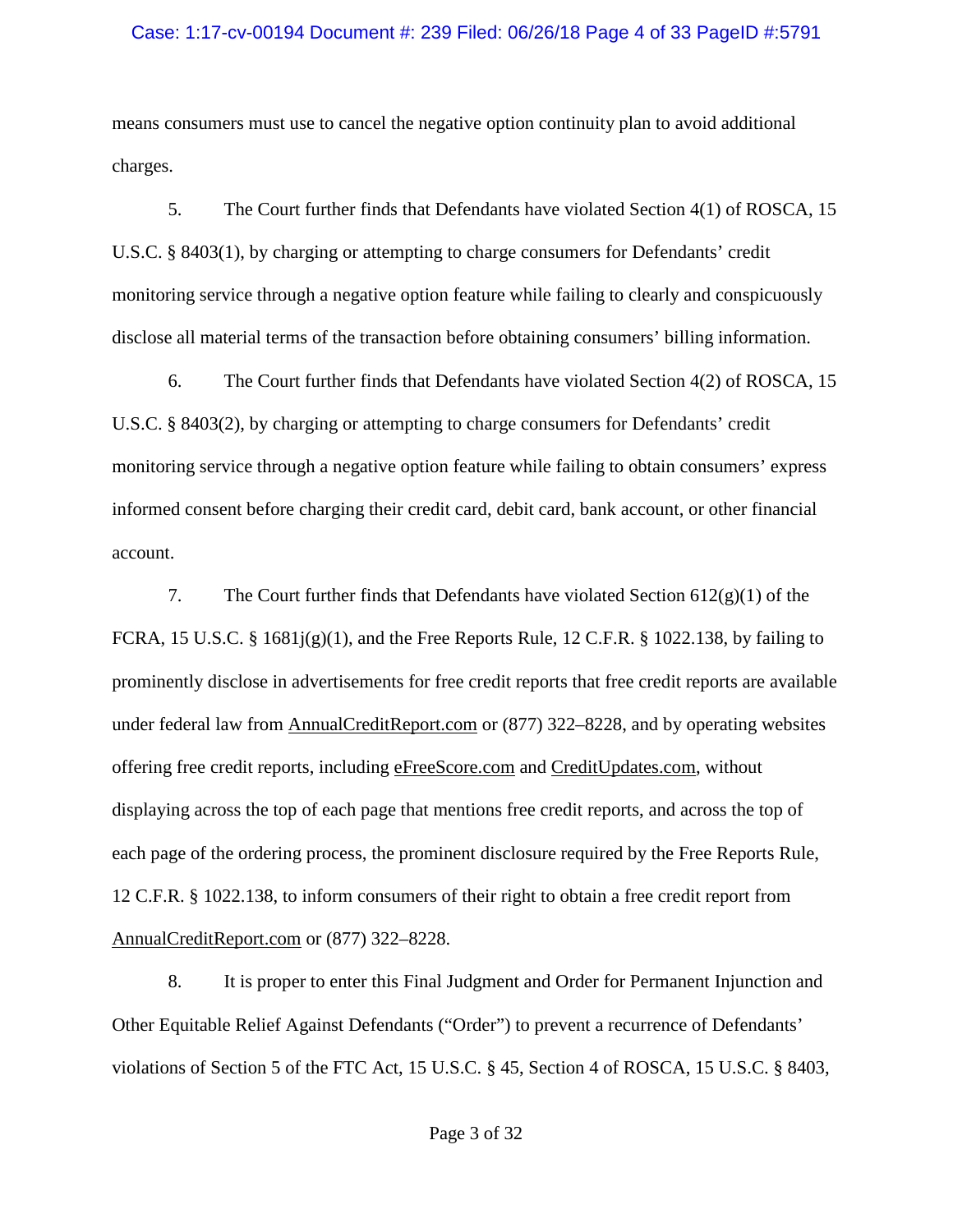## Case: 1:17-cv-00194 Document #: 239 Filed: 06/26/18 Page 5 of 33 PageID #:5792

Section 612(g) of the FCRA, 15 U.S.C. § 1681j(g), and the Free Reports Rule, 12 C.F.R. §§ 1022.130-1022.138, and to enter equitable monetary relief against Defendants.

9. Defendants' net sales to consumers (total sales minus refunds and chargebacks) amounted to at least \$6,022,671.36 from the conduct alleged in the Commission's Complaint; and the Commission has recovered \$762,000 from Defendants' affiliate marketers Danny Pierce and Andrew Lloyd.

10. The Commission is therefore entitled to equitable monetary relief against Defendants in the amount of \$5,260,671.36, for which Defendants are jointly and severally liable.

11. This Order is in addition to, and not in lieu of, any other civil or criminal remedies that may be provided by law.

12. Nothing in this Order shall affect the compensatory sanction previously entered against Defendant Michael Brown in the civil contempt order dated July 18, 2017 (Dkt. 106).

13. Entry of this Order is in the public interest.

# **DEFINITIONS**

For the purpose of this Order, the following definitions apply:

1. "**Affiliate**" means any person, including third-party marketers, who participates in an affiliate program.

2. "**Affiliate Network**" means any person who provides another person with affiliates for an affiliate program or whom any person contracts with as an affiliate to promote any product, service, or program.

3. "**Affiliate Program(s)**" means (a) any arrangement under which any marketer or seller of a product, service, or program pays, offers to pay, or provides or offers to provide any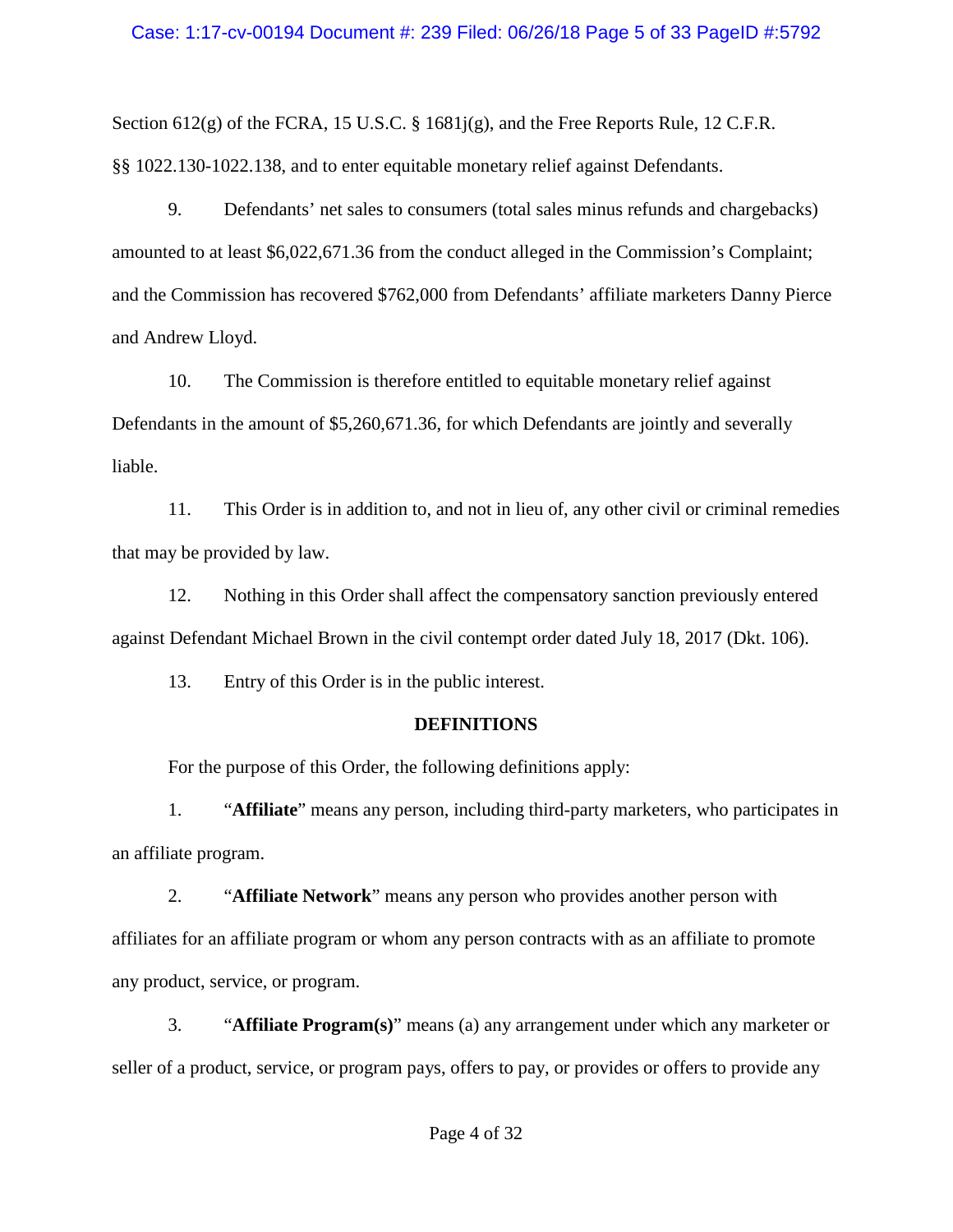## Case: 1:17-cv-00194 Document #: 239 Filed: 06/26/18 Page 6 of 33 PageID #:5793

form of consideration to any Defendant, either directly or indirectly, to (i) provide the marketer or seller with, or refer to the marketer or seller, potential or actual customers; or (ii) otherwise market, advertise, or offer for sale the product or service on behalf of the marketer or seller; or (b) any arrangement under which any Defendant pays, offers to pay, or provides or offers to provide any form of consideration to any third party, either directly or indirectly, to (i) provide any Defendant with, or refer to any Defendant, potential or actual customers; or (ii) otherwise market, advertise, or offer for sale any product, service, or program on behalf of any Defendant.

4. **"Mobile Application"** means any software application that can be installed on a mobile device.

5. "**Billing Information**" means any data that enables any person to access a consumer's account, such as a credit card, checking, savings, share or similar account, utility bill, mortgage loan account, or debit card.

6. "**Charge**," "**charged**," or "**charging**" means any attempt to collect money or other consideration from a consumer, including but not limited to causing billing information to be submitted for payment, including against a consumer's credit card, debit card, bank account, phone bill, or other account.

7. "**Clear(ly) and conspicuous(ly)**" means that a required disclosure is difficult to miss (i.e., easily noticeable) and easily understandable by ordinary consumers, including in all of the following ways:

a. In any communication that is solely visual or solely audible, the disclosure must be made through the same means through which the communication is presented. In any communication made through both visual and audible means, such as a television advertisement,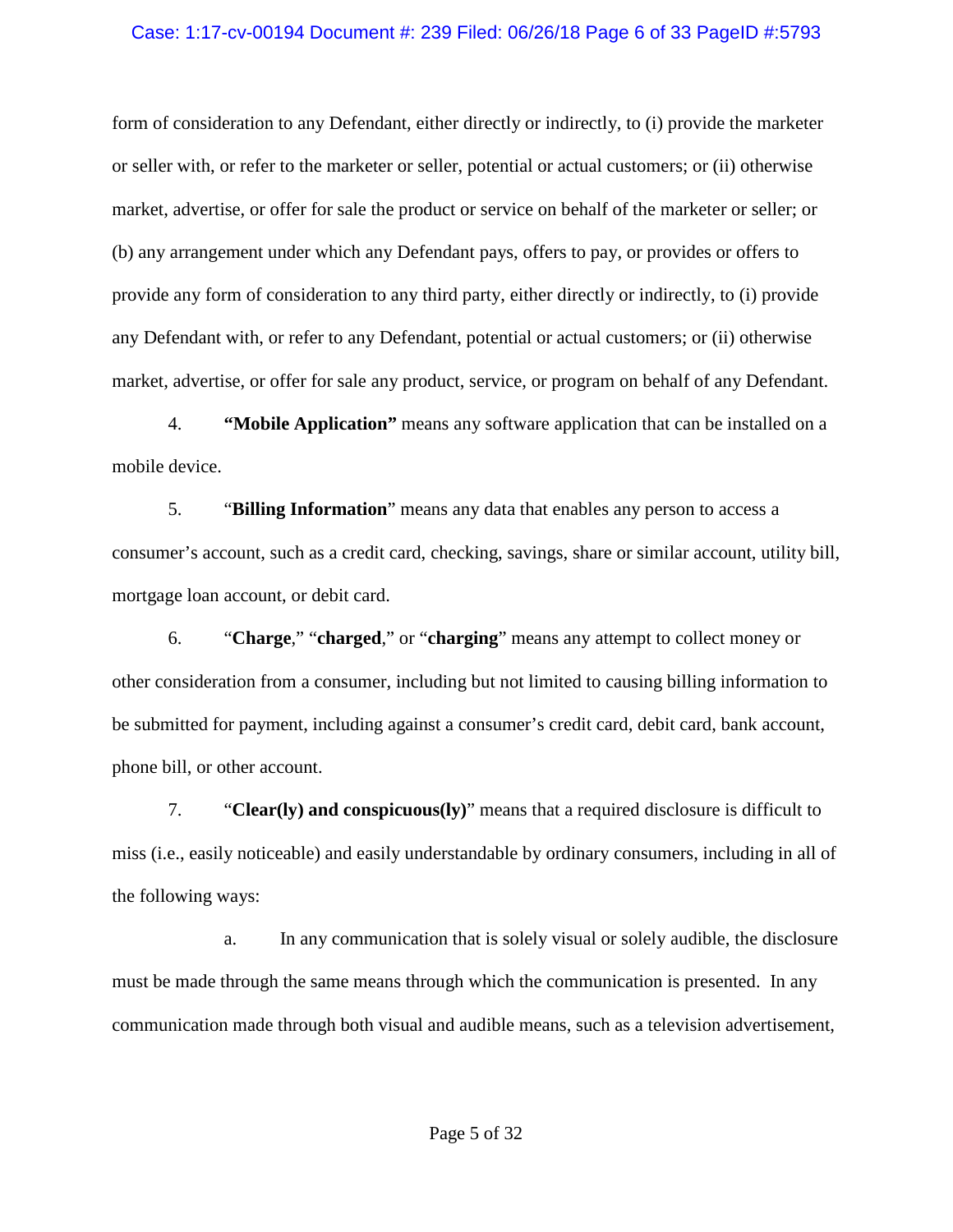#### Case: 1:17-cv-00194 Document #: 239 Filed: 06/26/18 Page 7 of 33 PageID #:5794

the disclosure must be presented simultaneously in both the visual and audible portions of the communication even if the representation requiring the disclosure is made in only one means.

b. A visual disclosure, by its size, contrast, location, the length of time it appears, and other characteristics, must stand out from any accompanying text or other visual elements so that it is easily noticed, read, and understood.

c. An audible disclosure, including by telephone or streaming video, must be delivered in a volume, speed, and cadence sufficient for ordinary consumers to easily hear and understand it.

d. In any communication using an interactive electronic medium, such as the Internet or software, the disclosure must be unavoidable.

e. The disclosure must use diction and syntax understandable to ordinary consumers and must appear in each language in which the representation that requires the disclosure appears.

f. The disclosure must comply with these requirements in each medium through which it is received, including all electronic devices and face-to-face communications.

g. The disclosure must not be contradicted or mitigated by, or inconsistent with, anything else in the communication.

h. When the representation or sales practice targets a specific audience, such as children, the elderly, or the terminally ill, "ordinary consumers" includes reasonable members of that group.

8. "**Close Proximity**" means immediately adjacent to the triggering representation. In the case of advertisements disseminated verbally or through audible means, the disclosure shall be made as soon as practicable after the triggering representation.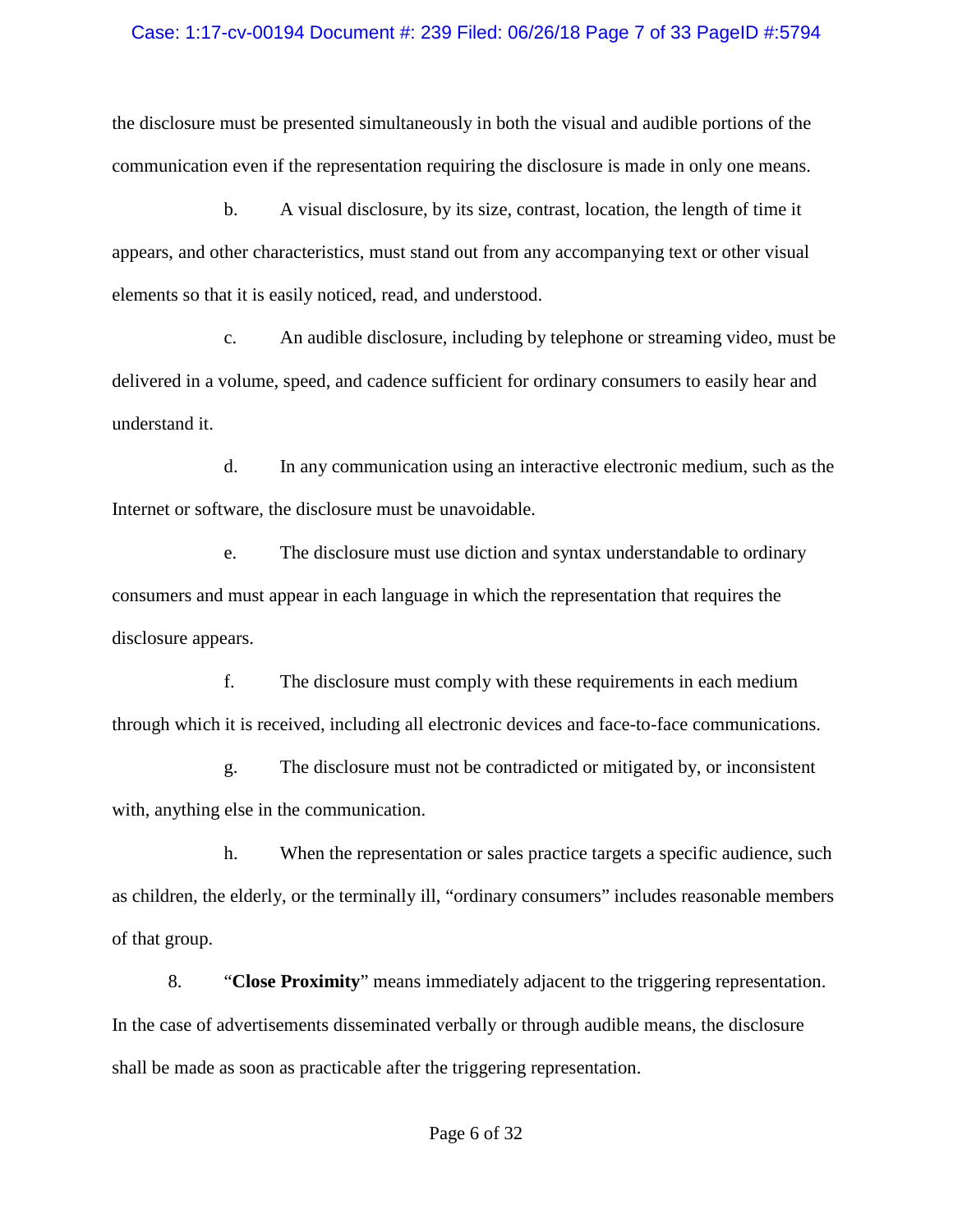#### Case: 1:17-cv-00194 Document #: 239 Filed: 06/26/18 Page 8 of 33 PageID #:5795

9. "**Corporate Defendant**" means Credit Bureau Center, LLC, a Delaware limited liability company, formerly known as MyScore LLC, and also doing business as eFreeScore.com, CreditUpdates.com, and FreeCreditNation.com, and its successors and assigns.

10. "**Credit Monitoring Service**" means any service, plan, program or membership that includes, or is represented to include, alerts or monitoring of changes to consumers' credit files, credit reports, or credit scores.

11. "**Defendants**" means Credit Bureau Center, LLC, formerly known as MyScore LLC, also doing business as eFreeScore.com, CreditUpdates.com and FreeCreditNation.com, and its successors and assigns, and Michael Brown, individually, collectively, or in any combination.

12. "**Free Credit Report**" means a file disclosure prepared by or obtained from, directly or indirectly, a nationwide consumer reporting agency, including without limitation Equifax, Experian or TransUnion, that is represented, either expressly or impliedly, to be available to the consumer at no cost if the consumer purchases a product or service, or agrees to purchase a product or service subject to cancellation.

13. "**Individual Defendant**" means Michael Brown, by whatever names he may be known.

14. "**Negative Option Feature**" means, in an offer or agreement to sell or provide any good or service, a provision under which the consumer's silence or failure to take affirmative action to reject a good or service or to cancel the agreement is interpreted by the seller or provider as acceptance or continuing acceptance of the offer.

15. "**Preliminary Injunction**" means the Preliminary Injunction as to Defendants Credit Bureau Center, LLC and Michael Brown entered on February 21, 2017 (Dkt. No. 59).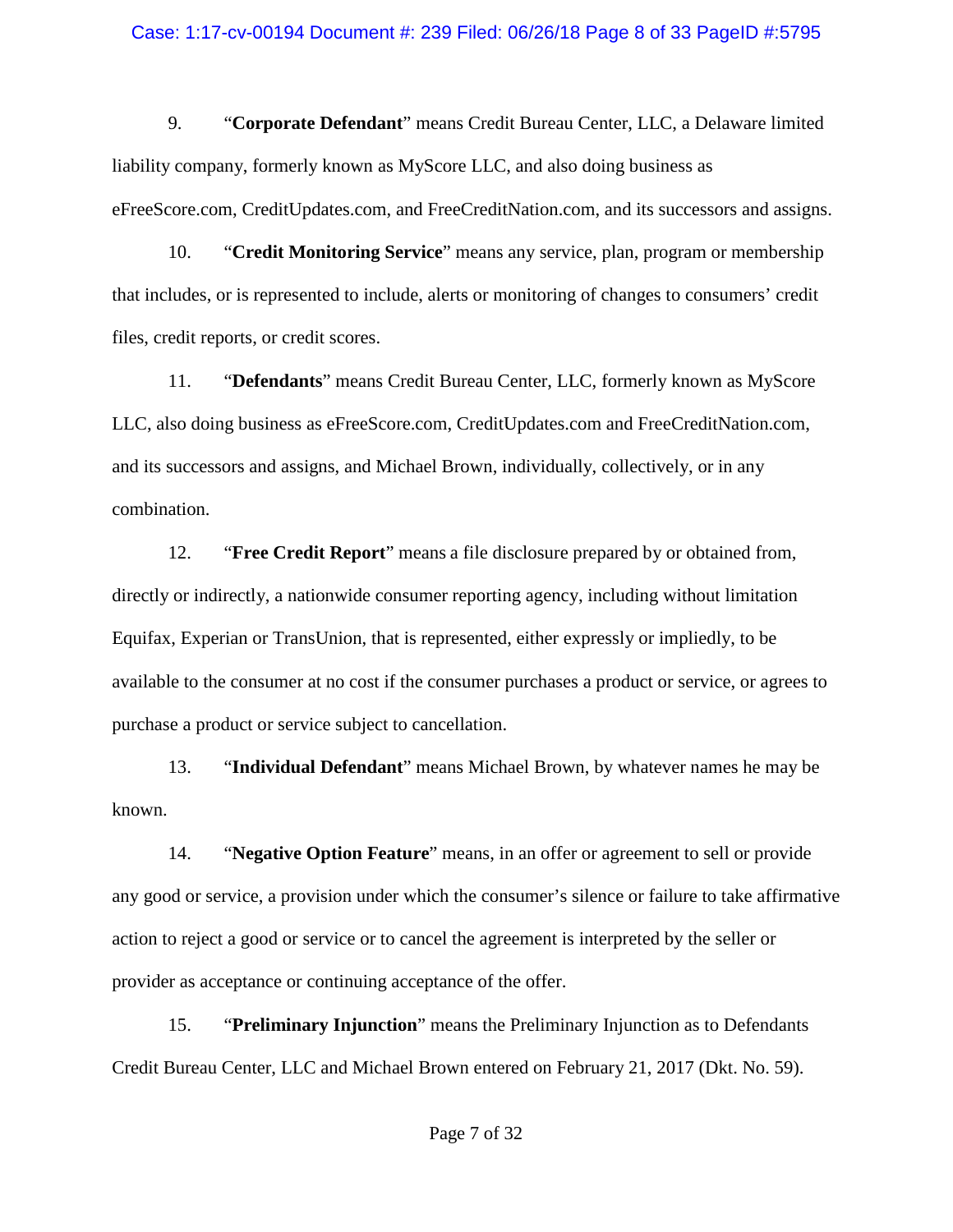16. "**Receiver**" means Robb Evans & Associates LLC, appointed as Receiver pursuant to Section VII of the Preliminary Injunction, and any deputy receivers named by the Receiver.

17. "**Receivership Defendant**" means Credit Bureau Center, LLC, a Delaware limited liability company, formerly known as MyScore LLC, and also doing business as eFreeScore.com, CreditUpdates.com, and FreeCreditNation.com, and its successors and assigns, as well as any subsidiaries, affiliates, divisions, or sales or customer service operations, and any fictitious business entities or business names created or used by these entities.

18. "**Telemarketing**" means any plan, program, or campaign which is conducted to induce the purchase of any product, service, plan, or program by use of one or more telephones, and which involves a telephone call, whether or not covered by the Telemarketing Sales Rule, 16 C.F.R. Part 310.

19. "**TRO**" means the *Ex Parte* Temporary Restraining Order With Asset Freeze, Appointment of a Receiver, Other Equitable Relief, and Order to Show Cause Why a Preliminary Injunction Should Not Issue, entered in this matter on January 11, 2017 (Dkt. No. 16).

# **I. BAN ON NEGATIVE-OPTION CREDIT MONITORING SERVICES**

**IT IS ORDERED** that Defendants, whether acting directly or indirectly, are permanently restrained and enjoined from advertising, marketing, promoting, offering for sale, or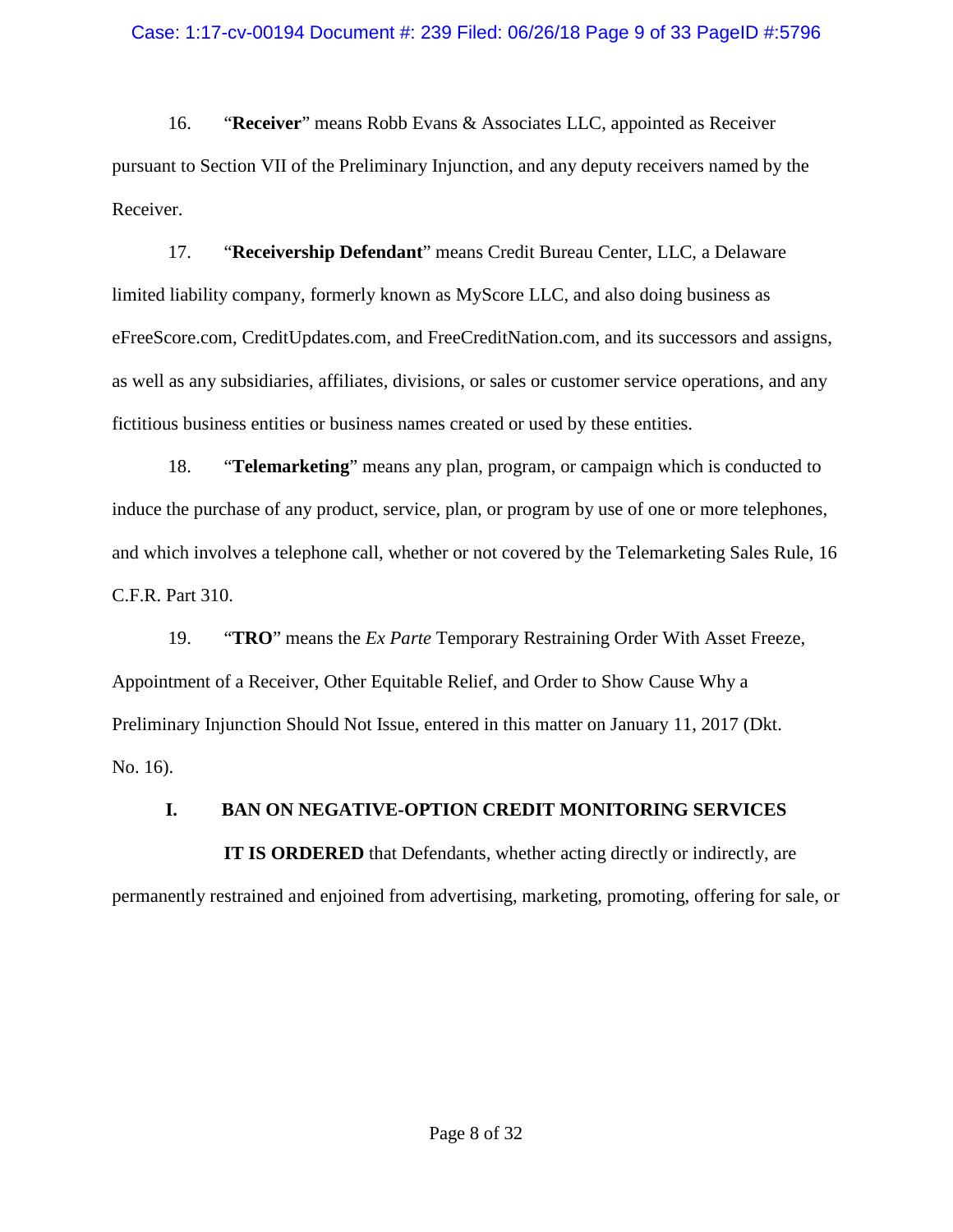## Case: 1:17-cv-00194 Document #: 239 Filed: 06/26/18 Page 10 of 33 PageID #:5797

selling, or assisting in the advertising, marketing, promoting, offering for sale, or sale of any Credit Monitoring Service with a Negative Option Feature.

# **II. PROHIBITION AGAINST MISREPRESENTATIONS**

**IT IS FURTHER ORDERED** that Defendants, their officers, agents, employees, and attorneys, and all other persons in active concert or participation with any of them, who receive actual notice of this Order, whether acting directly or indirectly, in connection with the advertising, marketing, promoting, offering for sale, or sale of any good or service, are permanently restrained and enjoined from misrepresenting, or assisting others in misrepresenting, expressly or by implication, any material fact, including, but not limited to:

A. That a residential property described in an online ad is currently available for rent from someone consumers can contact through that ad;

B. That a residential property will be shown to consumers who obtain their credit reports or scores from any particular source;

C. The purpose of any communication with consumers; or

D. Any other fact material to consumers concerning any good or service, such as: the total costs; any material restrictions, limitations, or conditions; or any material aspect of its performance, efficacy, nature, or central characteristics.

# **III. PROHIBITED AFFILIATE PROGRAM ACTIVITIES**

**IT IS FURTHER ORDERED** that Defendants, their officers, agents, employees, and attorneys, and all other persons in active concert or participation with any of them, who receive actual notice of this Order, whether acting directly or indirectly, in connection with the advertising, marketing, promoting, offering for sale, or sale of any good or service through an Affiliate Network or Program that a Defendant owns, operates, or controls, or through an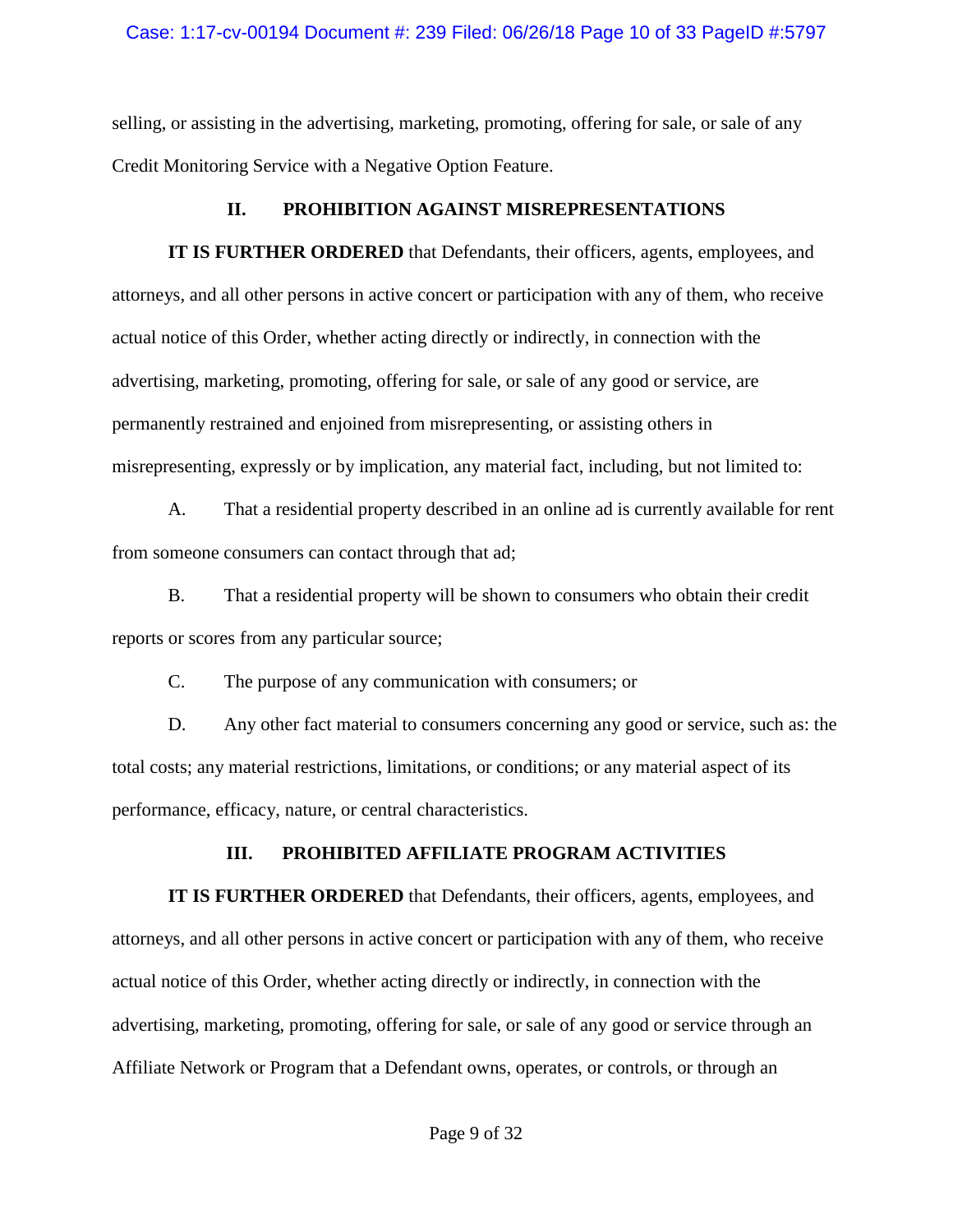#### Case: 1:17-cv-00194 Document #: 239 Filed: 06/26/18 Page 11 of 33 PageID #:5798

Affiliate or Affiliate Network to which a Defendant provides or offers to provide any payment or other form of consideration, are permanently restrained and enjoined from failing to:

A. Require each Affiliate and/or Affiliate Network to provide the following identifying information:

1. In the case of a natural person, the Affiliate's or Affiliate Network's first and last name, physical address, country, telephone number, email address, and complete bank account information as to where payments are to be made to that person;

2. In the case of a business entity, the Affiliate's or Affiliate Network's name and any and all names under which it does business, state of incorporation, registered agent, and the first and last name, physical address, country, telephone number, and email address for at least one natural person who owns, manages, or controls the Affiliate or Affiliate Network, and the complete bank account information as to where payments are to be made to the Affiliate or Affiliate Network;

3. If Defendants have access to certain Affiliates only through an Affiliate Network, then Defendants shall contractually require each Affiliate Network to obtain and maintain from those Affiliates the identifying information set forth in Subsections A.1 and A.2 of this Section prior to the Affiliate's or Affiliate Network's participation in any Defendant's Affiliate Program.

B. As a condition of doing business with any Affiliate or Affiliate Network or such Affiliate or Affiliate Network's acceptance into any Defendant's Affiliate Program: (a) provide each such Affiliate or Affiliate Network a copy of this Order; (b) obtain from each such Affiliate or Affiliate Network a signed and dated statement acknowledging receipt of this Order and expressly agreeing to comply with this Order; and (c) clearly and conspicuously disclose in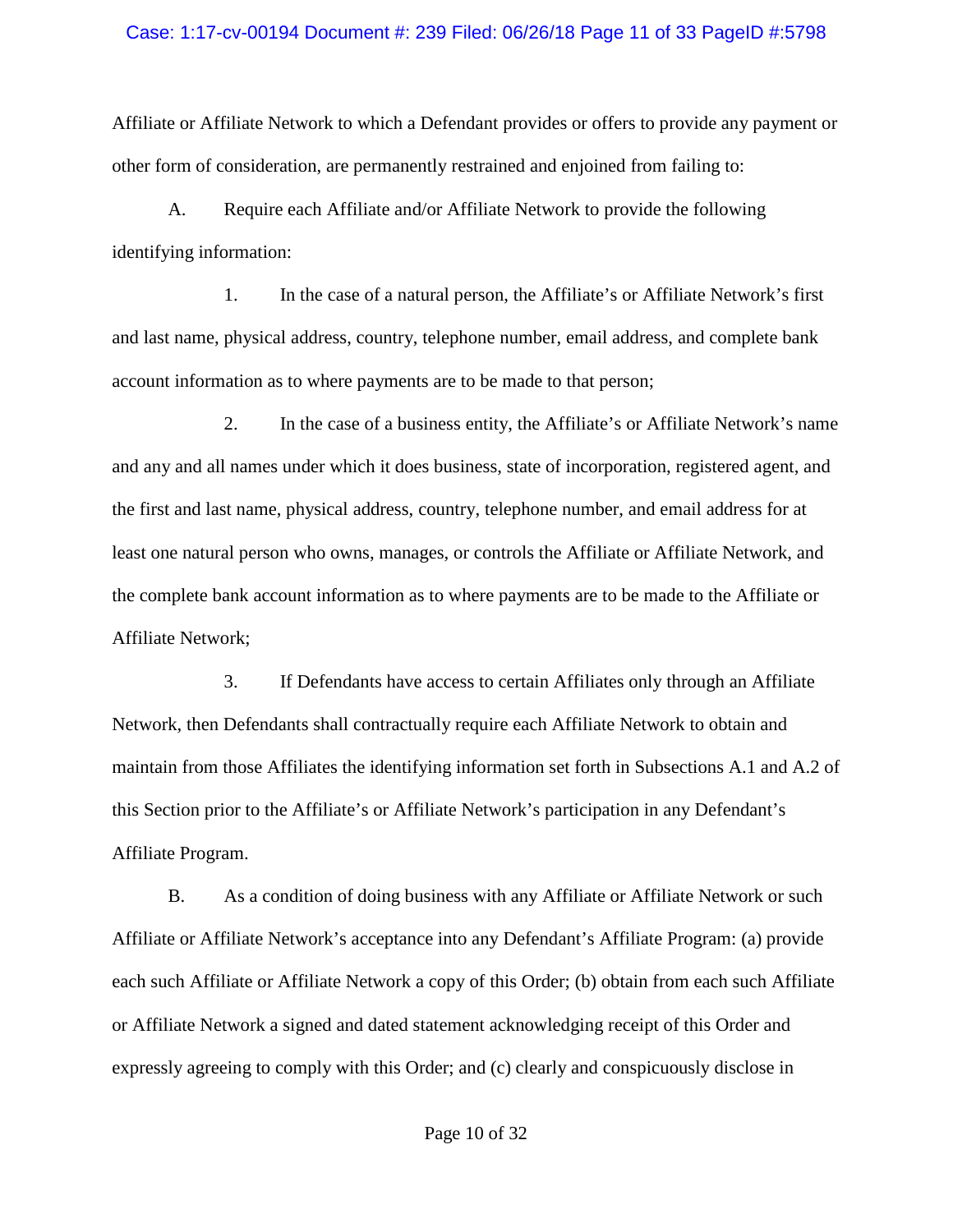## Case: 1:17-cv-00194 Document #: 239 Filed: 06/26/18 Page 12 of 33 PageID #:5799

writing that engaging in acts or practices prohibited by this Order will result in immediate termination of any Affiliate or Affiliate Network and forfeiture of all monies owed to such Affiliate or Affiliate Network; *provided, however*, that if Defendants have access to certain Affiliates only through an Affiliate Network, then Defendants shall contractually require that the Affiliate Network provide the information required by this Subsection to each of those Affiliates and retain proof of the same prior to any such Affiliate being used in any Defendant's Affiliate Program; and if any Defendant should acquire an entity that has an existing program of selling through Affiliates, the entity must complete all steps in this Subsection prior to Defendant's acquisition of the entity.

C. Require that each Affiliate or Affiliate Network, prior to the public use or dissemination to consumers of any marketing materials, including, but not limited to, advertisements, websites, emails, and pop-ups used by any Affiliate or Affiliate Network to advertise, promote, market, offer for sale, or sell any goods or services, provide Defendants with the following information: (a) copies of all marketing materials to be used by the Affiliate or Affiliate Network, including text, graphics, video, audio, and photographs; (b) each location the Affiliate or Affiliate Network maintains, or directly or indirectly controls, where the marketing materials will appear, including the URL of any website; and (c) for hyperlinks contained within the marketing materials, each location to which a consumer will be transferred by clicking on the hyperlink, including the URL of any website. Defendants shall also require each Affiliate or Affiliate Network to maintain and provide to Defendants upon request records of the dates when the marketing materials are publicly used or disseminated to consumers. *Provided, however*, that if Defendants have access to certain Affiliates only through an Affiliate Network, then Defendants shall contractually require that the Affiliate Network obtain and maintain the same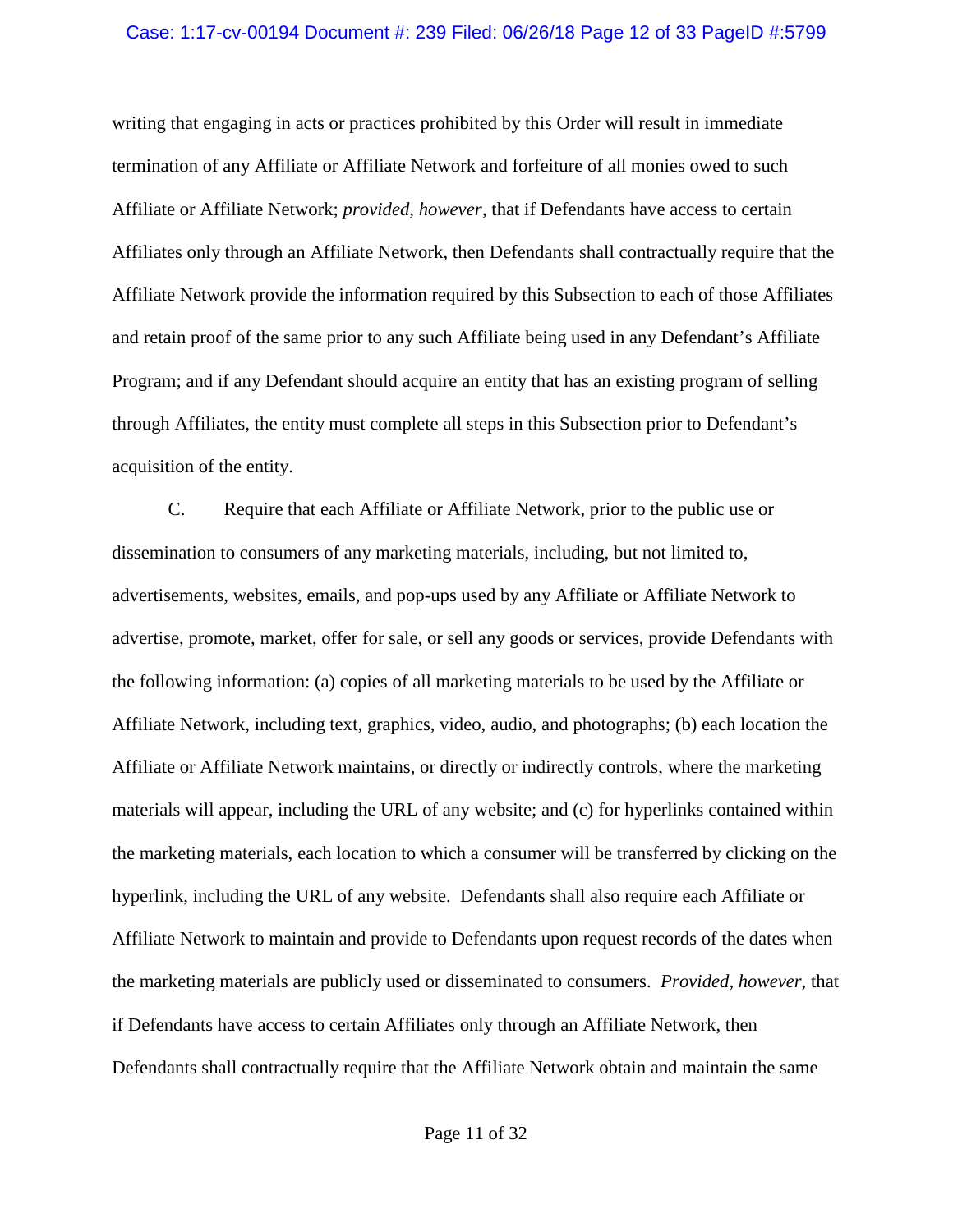#### Case: 1:17-cv-00194 Document #: 239 Filed: 06/26/18 Page 13 of 33 PageID #:5800

information set forth above from each of those Affiliates who are part of any Defendant's Affiliate Program prior to the public use or dissemination to consumers of any such marketing materials, and provide proof to such Defendant of having obtained the same.

D. Promptly review the marketing materials specified in Subsection C of this Section as necessary to ensure compliance with this Order. Defendants shall also promptly take steps as necessary to ensure that the marketing materials provided to Defendants under Subsection C of this Section are the marketing materials publicly used or disseminated to consumers by the Affiliate or Affiliate Network. If a Defendant determines that use of any marketing materials does not comply with this Order, such Defendant shall inform the Affiliate or Affiliate Network in writing that approval to use such marketing materials is denied and shall not pay any amounts to the Affiliate or Affiliate Network for such marketing, including any payments for leads, "click-throughs," or sales resulting therefrom. *Provided, however*, that if Defendants have access to certain Affiliates only through an Affiliate Network, then Defendants shall contractually require that the Affiliate Network comply with the procedures set forth in this Subsection as to those Affiliates.

E. Promptly investigate any complaints that any Defendant receives through any source to determine whether any Affiliate or Affiliate Network is engaging in acts or practices prohibited by this Order, either directly or through any Affiliate that is part of any Defendant's Affiliate Program.

F. Upon determining that any Affiliate or Affiliate Network has engaged in, or is engaging in, acts or practices prohibited by this Order, either directly or through any Affiliate that is part of any Defendant's Affiliate Program, immediately: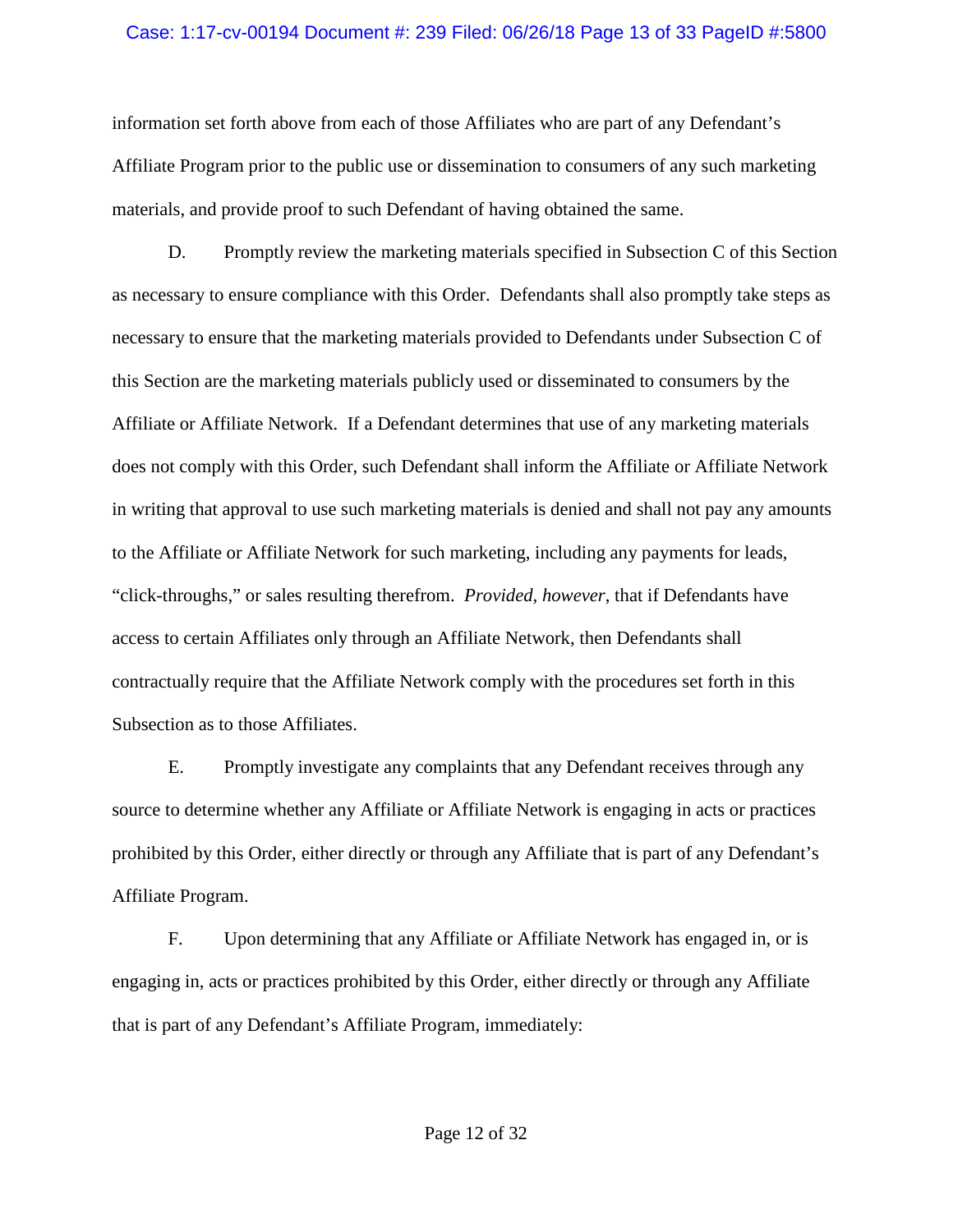#### Case: 1:17-cv-00194 Document #: 239 Filed: 06/26/18 Page 14 of 33 PageID #:5801

1. Disable any connection between the Defendant's Affiliate Program and the marketing materials used by the Affiliate or Affiliate Network to engage in such acts or practices prohibited by this Order;

2. Halt all payments to the Affiliate or Affiliate Network resulting from such acts or practices prohibited by this Order; and

3. Terminate the Affiliate or Affiliate Network; *provided, however*, Defendants shall not be in violation of this Subsection if Defendants fail to terminate an Affiliate Network in a case where Defendants' only access to an Affiliate who has engaged in acts or practices prohibited by this Order is through an Affiliate Network and Defendants receive notice that the Affiliate Network immediately terminated the Affiliate violating this Order from any Defendant's Affiliate Program.

## **IV. PROHIBITION AGAINST MISREPRESENTATIONS RELATING TO NEGATIVE OPTION FEATURES**

**IT IS FURTHER ORDERED** that Defendants, their officers, agents, employees, and attorneys, and all other persons in active concert or participation with any of them, who receive actual notice of this Order, whether acting directly or indirectly, in connection with promoting or offering for sale any good or service with a Negative Option Feature, are permanently restrained and enjoined from misrepresenting or assisting others in misrepresenting, expressly or by implication:

A. Any cost to the consumer to purchase, receive, use, or return the initial good or service;

B. That a consumer will not be Charged for any good or service;

C. That a good or service is offered on a "free," "trial," "sample," "bonus," "gift," "no obligation," "discounted" basis, or words of similar import, denoting or implying the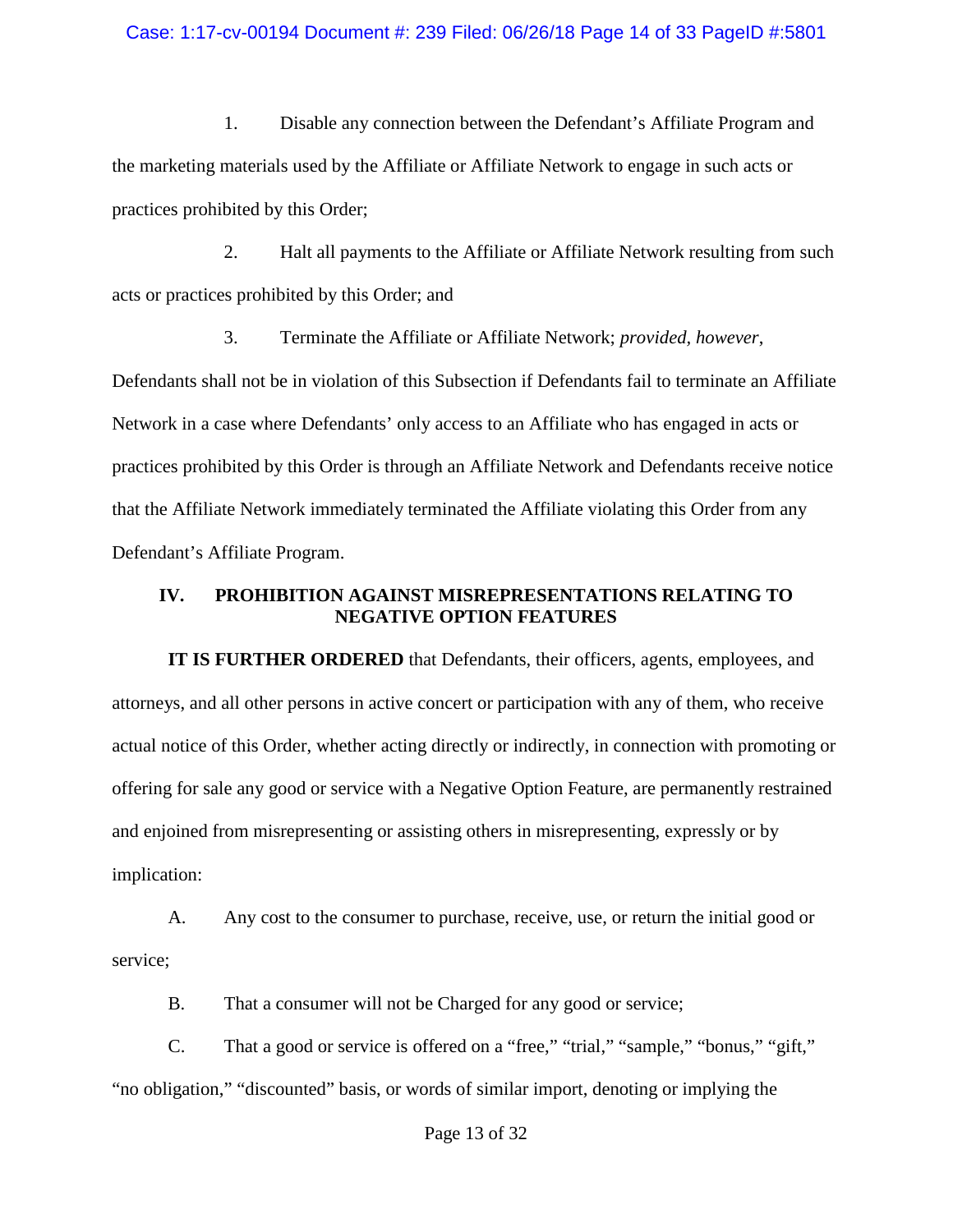## Case: 1:17-cv-00194 Document #: 239 Filed: 06/26/18 Page 15 of 33 PageID #:5802

absence of an obligation on the part of the recipient of the offer to affirmatively act in order to avoid Charges, including where a Charge will be assessed pursuant to the offer unless the consumer takes affirmative steps to prevent or stop such a Charge;

D. That consumers can obtain a good or service for a processing, service, shipping, handling, or administrative fee with no further obligation;

E. The purpose(s) for which a consumer's Billing Information will be used;

F. The date by which a consumer will incur any obligation or be Charged unless the consumer takes an affirmative action on the Negative Option Feature;

G. That a transaction has been authorized by a consumer;

H. Any material aspect of the nature or terms of a refund, cancellation, exchange, or repurchase policy for the good or service; or

I. Any other material fact.

Compliance with this Section is separate from, and in addition to, the disclosures required by Sections V and VI of this Order.

# **V. REQUIRED DISCLOSURES RELATING TO NEGATIVE OPTION FEATURES**

**IT IS FURTHER ORDERED** that Defendants, their officers, agents, employees, and attorneys, and all other persons in active concert or participation with any of them, who receive actual notice of this Order, whether acting directly or indirectly, in connection with promoting or offering for sale any good or service with a Negative Option Feature, are permanently restrained and enjoined from:

A. Representing directly or indirectly, expressly or by implication, that any good or service that includes a Negative Option Feature is being offered on a free, trial, no obligation,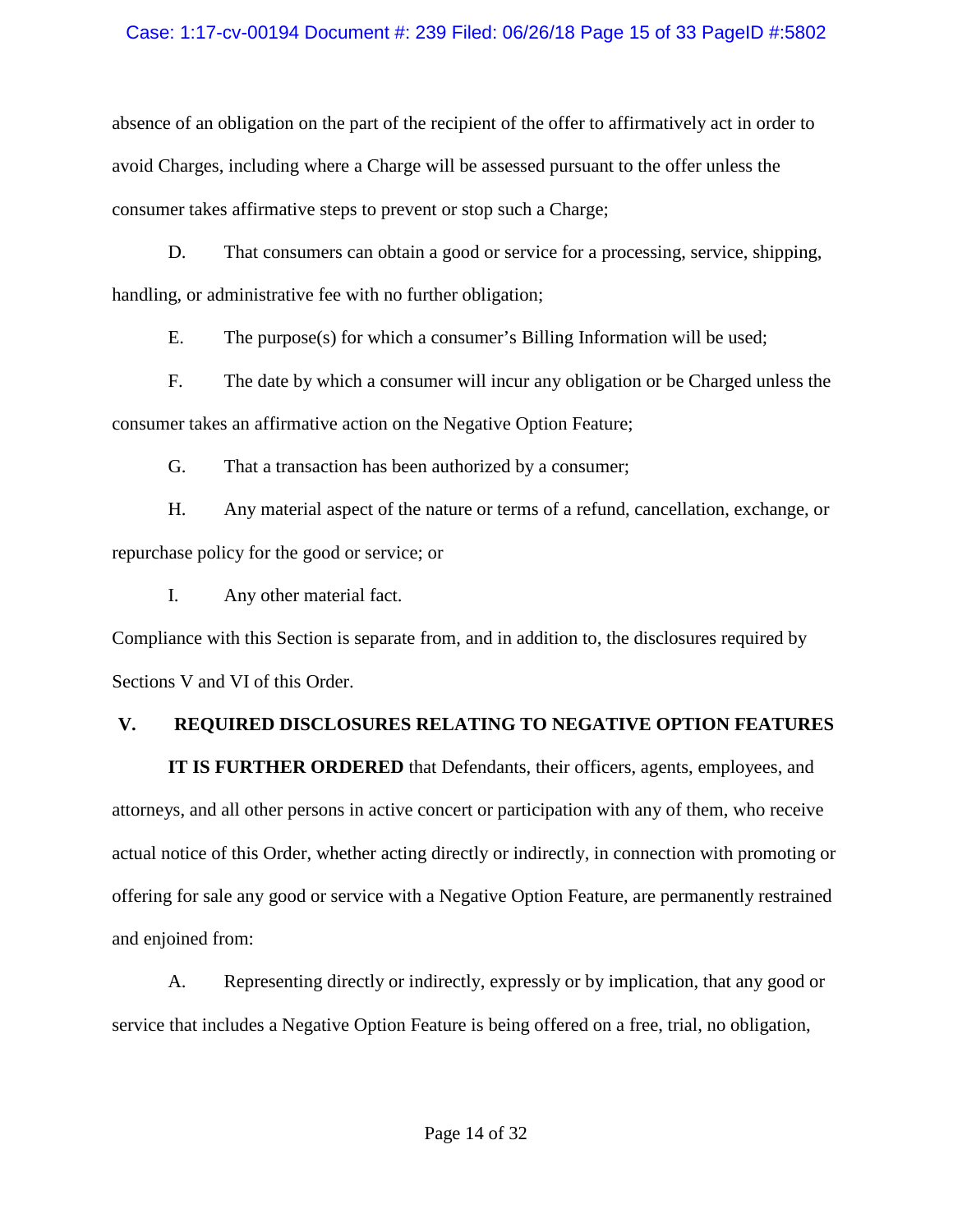## Case: 1:17-cv-00194 Document #: 239 Filed: 06/26/18 Page 16 of 33 PageID #:5803

reduced, or discounted basis, without disclosing Clearly and Conspicuously, and in Close Proximity to, any such representation:

1. The extent to which a consumer must take affirmative action(s) to avoid any Charges: a) for the offered good or service, b) of an increased amount after the trial or promotional period ends, and c) on a recurring basis;

2. The total cost (or range of costs) the consumer will be Charged and, if applicable, the frequency of such Charges unless the consumer timely takes steps to prevent or stop such Charges; and

3. The deadline(s) (by date or frequency) by which the consumer must affirmatively act in order to stop all recurring Charges.

B. Obtaining Billing Information from a consumer for any transaction involving a good or service that includes a Negative Option Feature, without first disclosing Clearly and Conspicuously, and in Close Proximity to where a consumer provides Billing Information:

1. The extent to which a consumer must take affirmative action(s) to avoid any Charges: a) for the offered good or service, b) of an increased amount after the trial or promotional period ends, and c) on a recurring basis;

2. The total cost (or range of costs) the consumer will be Charged, the date the initial Charge will be submitted for payment, and, if applicable, the frequency of such Charges unless the consumer timely takes affirmative steps to prevent or stop such Charges;

3. The deadline(s) (by date or frequency) by which the consumer must affirmatively act in order to stop all recurring Charges;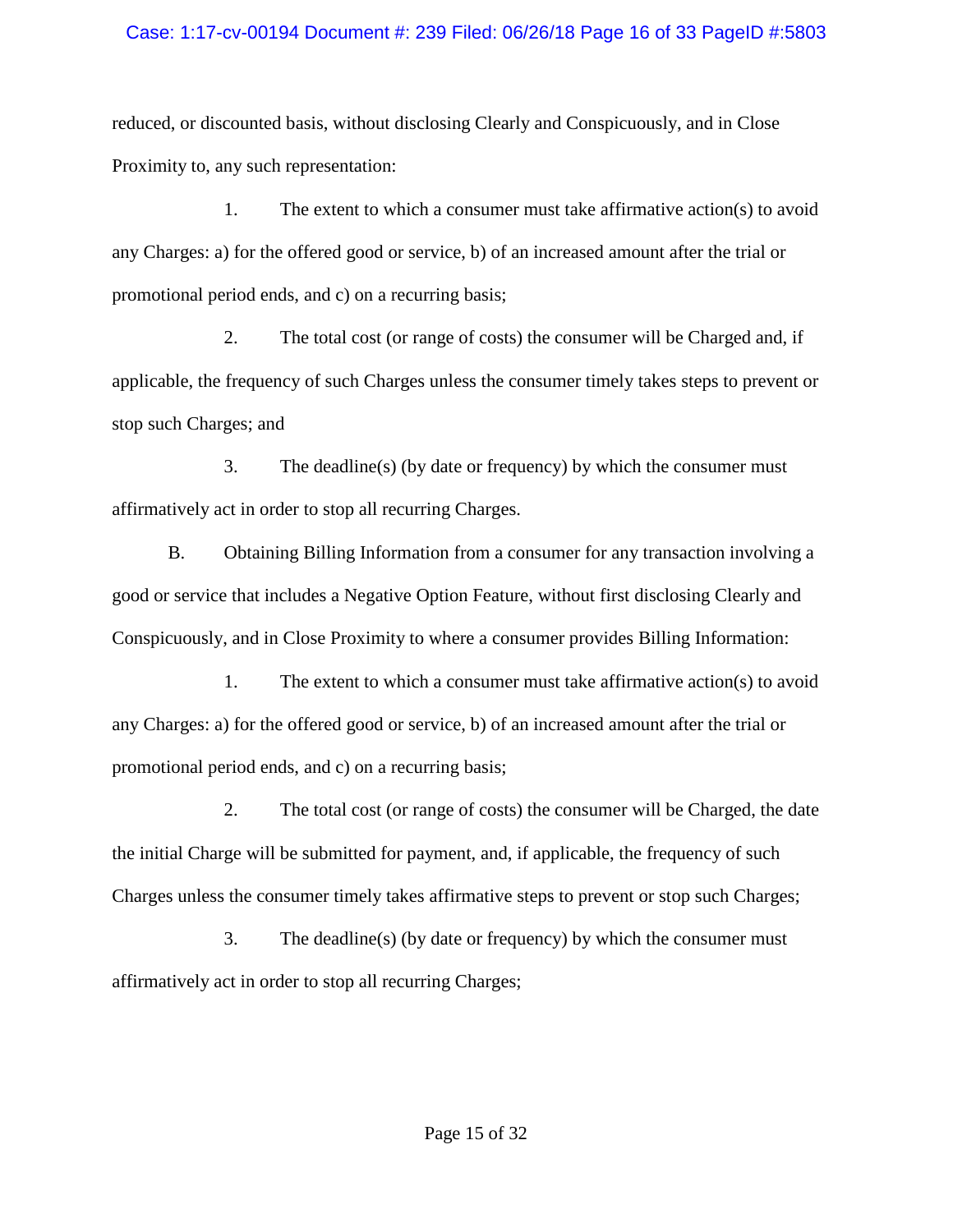## Case: 1:17-cv-00194 Document #: 239 Filed: 06/26/18 Page 17 of 33 PageID #:5804

4. The name of the seller or provider of the good or service and, if the name of the seller or provider will not appear on billing statements, the billing descriptor that will appear on such statements;

5. A description of the good or service;

6. Any Charge or cost for which the consumer is responsible in connection with the cancellation of an order or the return of a good; and

7. The simple cancellation mechanism to stop any recurring Charges, as required by Section VII of this Order.

C. Failing to send the consumer:

1. Immediately after the consumer's submission of an online order, written confirmation of the transaction by email. The email must Clearly and Conspicuously disclose all the information required by Subsection B of this Section, and contain a subject line reading "Order Confirmation" along with the name of the product or service, and no additional information; or

2. Within 2 days after receipt of the consumer's order by mail or telephone, a written confirmation of the transaction, either by email or first class mail. The email or letter must Clearly and Conspicuously disclose all the information required by Subsection B of this Section. The subject line of the email must Clearly and Conspicuously state "Order Confirmation" along with the name of the product or service, and nothing else. The outside of the envelope must Clearly and Conspicuously state "Order Confirmation" along with the name of the product or service, and no additional information other than the consumer's address, the Defendant's return address, and postage.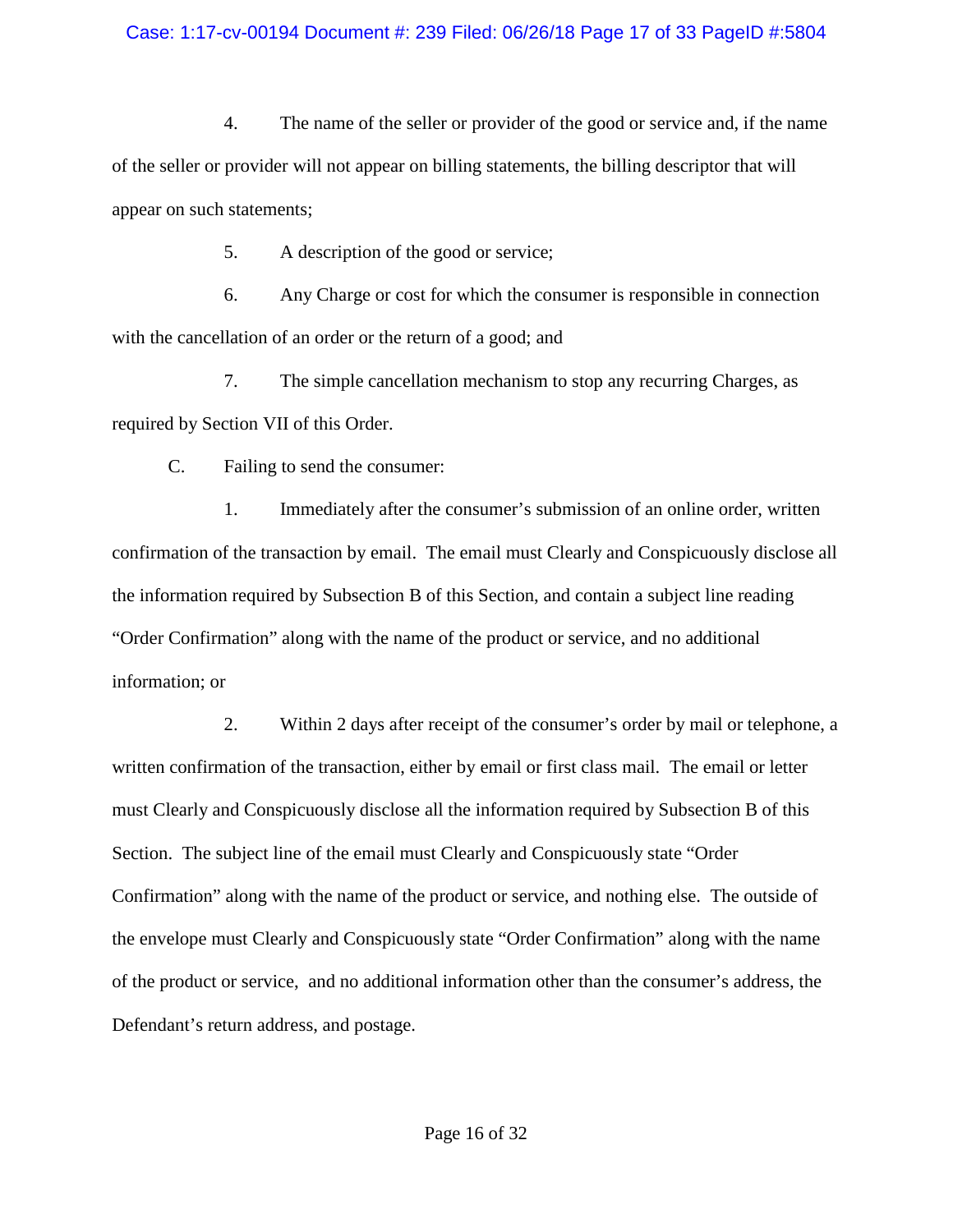## **VI. OBTAINING EXPRESS INFORMED CONSENT**

**IT IS FURTHER ORDERED** that Defendants, their officers, agents, employees, and attorneys, and all other persons in active concert or participation with any of them, who receive actual notice of this Order, whether acting directly or indirectly, in connection with promoting or offering for sale any good or service with a Negative Option Feature, are permanently restrained and enjoined from using or assisting others in using Billing Information to obtain payment from a consumer, unless Defendant first obtains the express informed consent of the consumer to do so. To obtain express informed consent, Defendants must:

A. For all written offers (including over the Internet or other web-based applications or services), obtain consent through a check box, signature, or other substantially similar method, which the consumer must affirmatively select or sign to accept the Negative Option Feature, and no other portion of the offer. Defendant shall disclose Clearly and Conspicuously, and in Close Proximity to such check box, signature, or substantially similar method of affirmative consent, only the following, with no additional information:

1. The extent to which a consumer must take affirmative action(s) to avoid any Charges: a) for the offered good or service, b) of an increased amount after the trial or promotional period ends, and c) on a recurring basis;

2. The total cost (or range of costs) the consumer will be Charged and, if applicable, the frequency of such Charges unless the consumer timely takes affirmative steps to prevent or stop such Charges; and

3. The deadline(s) (by date or frequency) by which the consumer must affirmatively act in order to stop all recurring Charges.

B. For all oral offers, prior to obtaining any Billing Information from the consumer: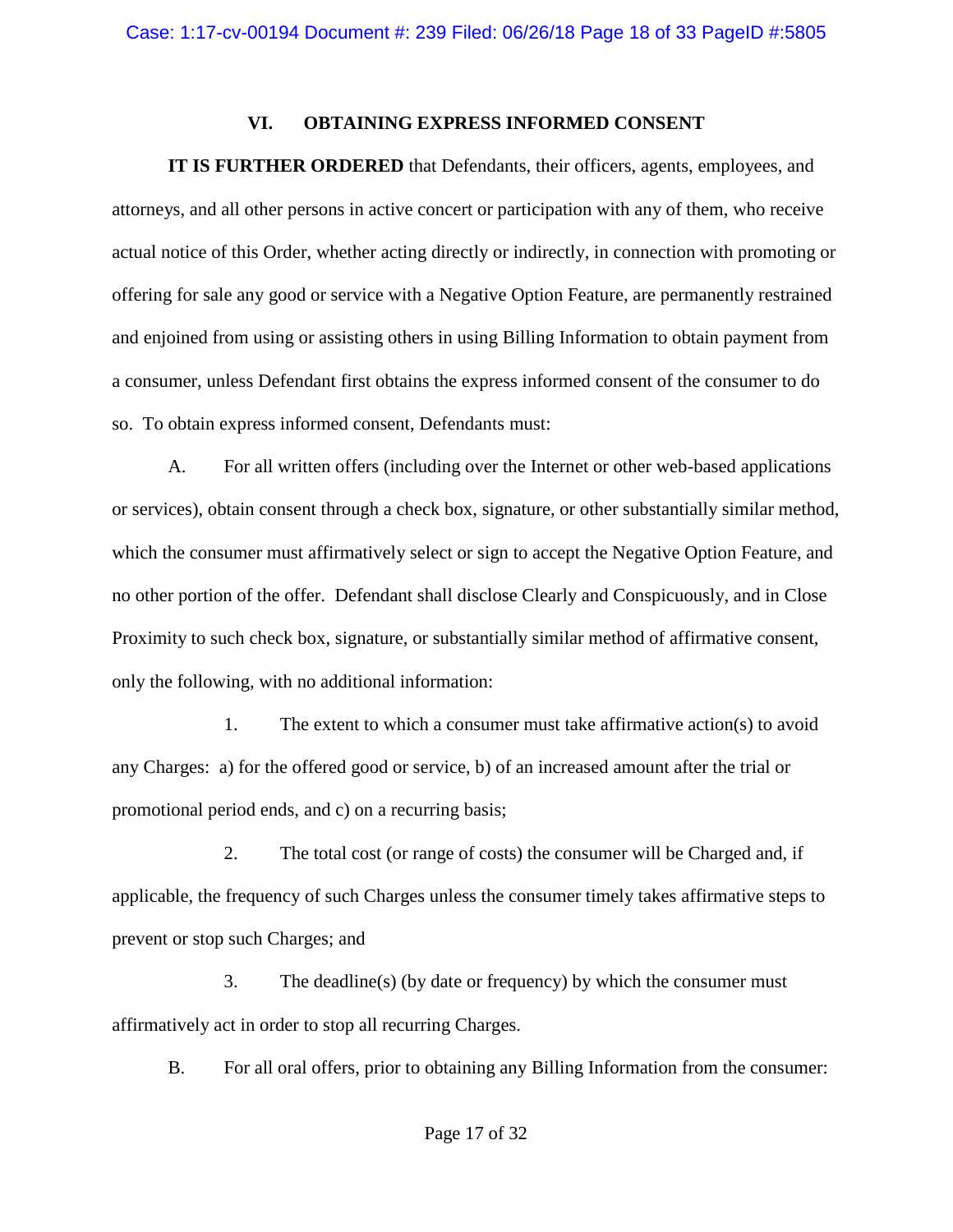## Case: 1:17-cv-00194 Document #: 239 Filed: 06/26/18 Page 19 of 33 PageID #:5806

1. Clearly and Conspicuously disclose the information contained in Section V.B of this Order; and

2. Obtain affirmative unambiguous express oral confirmation that the consumer a) consents to being Charged for any goods or services, including providing, at a minimum, the last four (4) digits of the consumer's account number to be Charged, b) understands that the transaction includes a Negative Option Feature, and c) understands the specific affirmative steps the consumer must take to prevent or stop further Charges. For transactions conducted through telemarketing, Defendants shall maintain for 3 years from the date of each transaction an unedited voice recording of the entire transaction, including the prescribed statements set out in Subsection B of this Section. Each recording must be retrievable by date and by the consumer's name, telephone number, or Billing Information, and must be provided upon request to the consumer, the consumer's bank, or any law enforcement entity.

#### **VII. SIMPLE MECHANISM TO CANCEL NEGATIVE OPTION FEATURE**

**IT IS FURTHER ORDERED** that Defendants, their officers, agents, employees, attorneys, and all other persons in active concert or participation with any of them, who receive actual notice of this Order, whether acting directly or indirectly, in connection with promoting or offering for sale any good or service with a Negative Option Feature, are permanently restrained and enjoined from failing to provide a simple mechanism for the consumer to: (1) avoid being Charged, or Charged an increased amount, for the good or service; and (2) immediately stop any recurring Charges. Such mechanism must not be difficult, costly, confusing, or time consuming, and must be at least as simple as the mechanism the consumer used to initiate the Charge(s). In addition: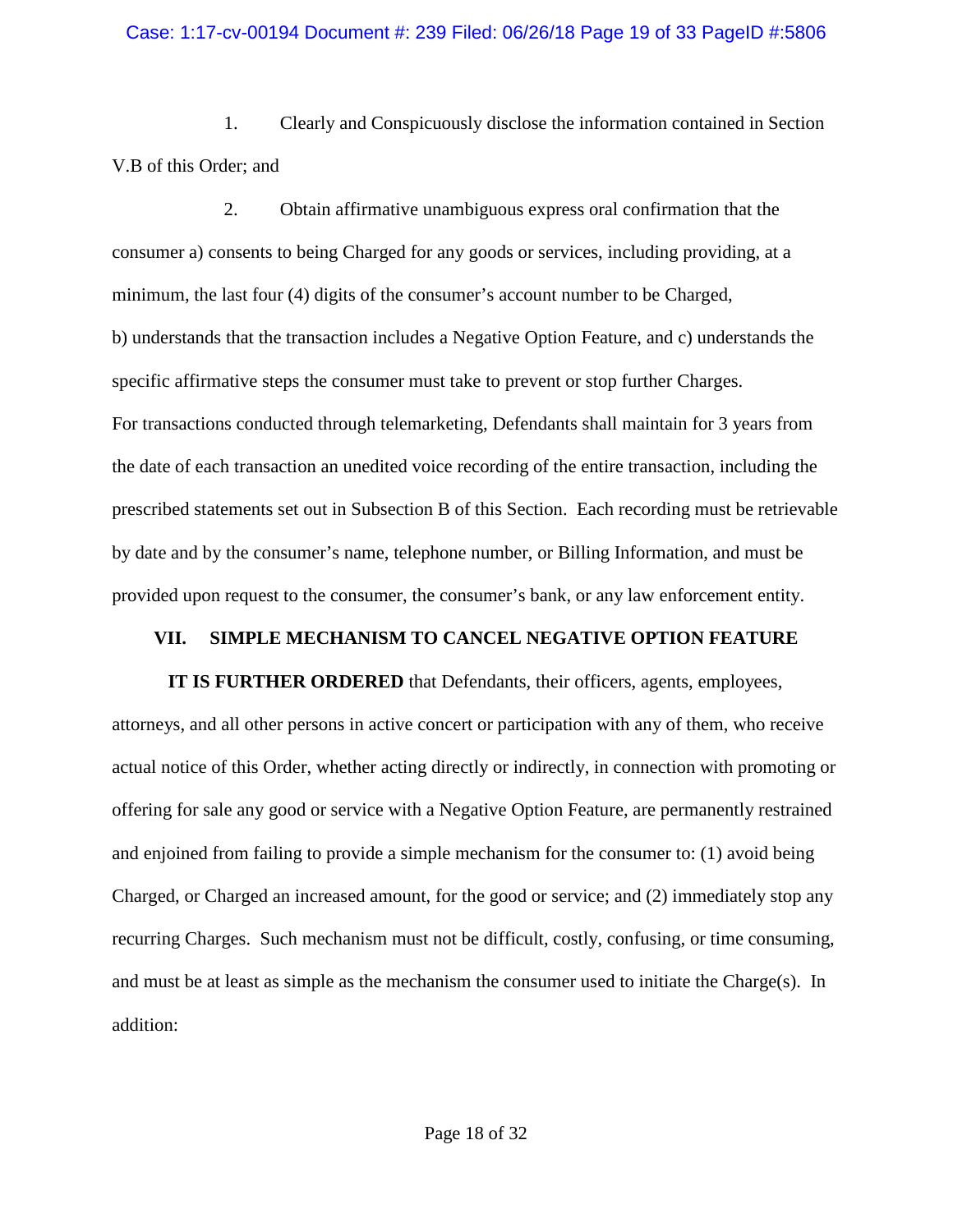### Case: 1:17-cv-00194 Document #: 239 Filed: 06/26/18 Page 20 of 33 PageID #:5807

A. For consumers who entered into the agreement to purchase a good or service including a Negative Option Feature over the Internet or through other web-based applications or services, Defendants must provide a mechanism, accessible over the Internet or through such other web-based application or service that consumers can easily use to cancel the product or service and to immediately stop all further Charges.

B. For consumers who entered into the agreement to purchase a good or service including a Negative Option Feature through an oral offer and acceptance, Defendants must maintain a telephone number and a postal address that consumers can easily use to cancel the product or service and to immediately stop all further Charges. Defendants must assure that all calls to this telephone number shall be answered during normal business hours and that mail to the postal address is retrieved regularly.

## **VIII. REQUIRED DISCLOSURES RELATING TO FREE CREDIT REPORTS**

**IT IS FURTHER ORDERED** that Defendants, their officers, agents, employees, and attorneys, and all other persons in active concert or participation with any of them, who receive actual notice of this Order, whether acting directly or indirectly, in connection with offering Free Credit Reports, are permanently restrained and enjoined from failing to include disclosures that meet all of the following requirements:

A. General requirements for disclosures: The disclosures covered by Subsection B of this Section shall contain only the prescribed content and comply with the following requirements:

1. All disclosures shall be Clear and Conspicuous;

2. All visual disclosures must be parallel to the base of the advertisement or screen;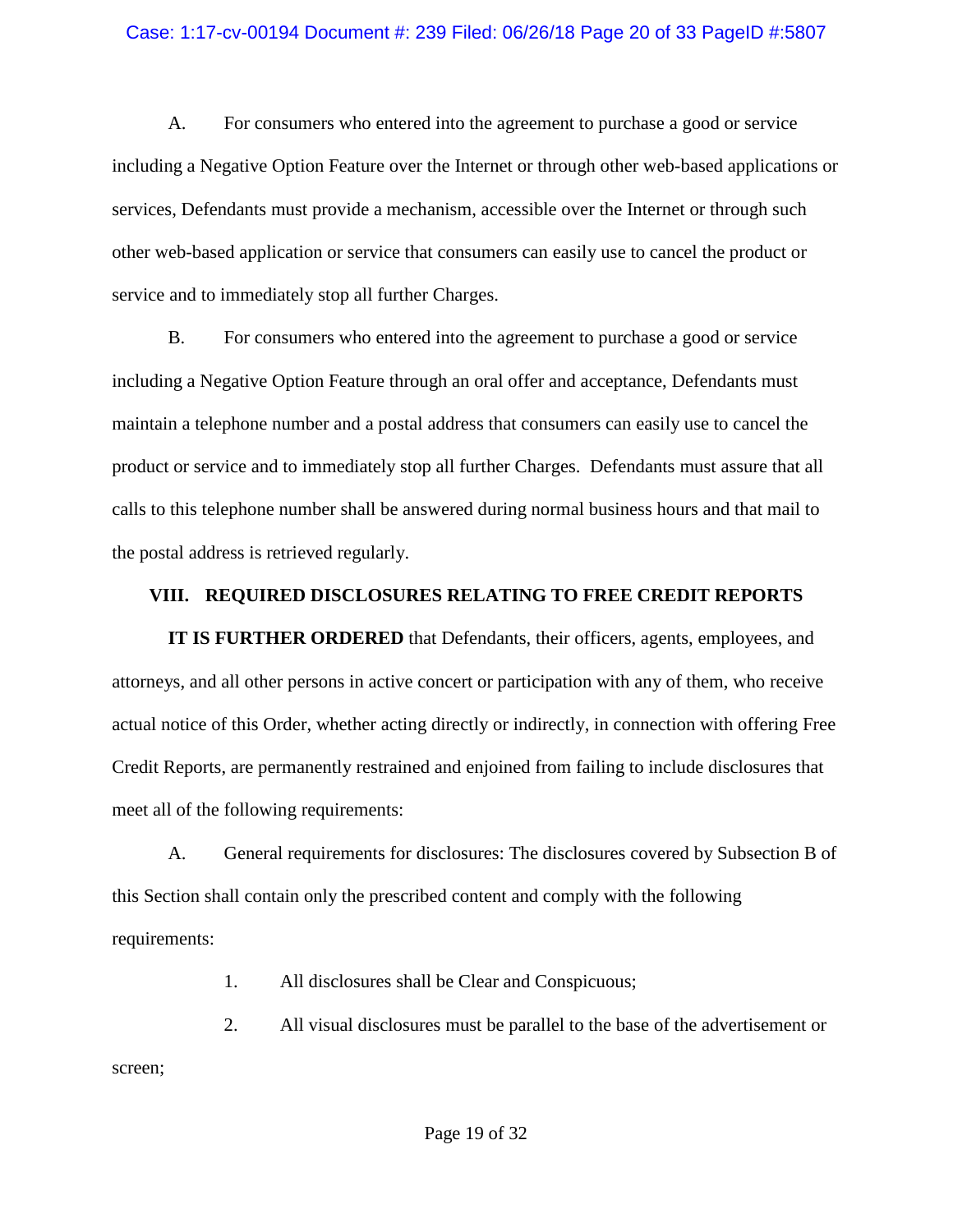#### Case: 1:17-cv-00194 Document #: 239 Filed: 06/26/18 Page 21 of 33 PageID #:5808

3. Program-length television, radio, or Internet-hosted multimedia advertisement disclosures shall be made at the beginning, near the middle, and at the end of the advertisement; and

4. If the locator address AnnualCreditReport.com or toll-free telephone number (877) 322-8228 authorized under federal law changes in the future, the new address or telephone number shall be substituted in the disclosures required by this Section within a reasonable time.

B. Medium-specific disclosures: All offers of Free Credit Reports shall include the disclosures required by this Section:

1. Television advertisements: All advertisements for Free Credit Reports broadcast on television shall include the following disclosure in Close Proximity to the first mention of a free credit report: "This is not the free credit report provided for by Federal law." The visual disclosure shall be at least four percent of the vertical picture height and appear for a minimum of four seconds.

2. Radio advertisements: All advertisements for Free Credit Reports broadcast on radio shall include the following disclosure in Close Proximity to the first mention of a free credit report: "This is not the free credit report provided for by Federal law."

3. Print advertisements: All advertisements for Free Credit Reports in print shall include the following disclosure in the form specified below and in Close Proximity to the first mention of a free credit report. The first line of the disclosure shall be centered and contain only the following language: "THIS NOTICE IS REQUIRED BY LAW." Immediately below the first line of the disclosure the following language shall appear: "You have the right to a free credit report from AnnualCreditReport.com or (877) 322-8228, the ONLY authorized source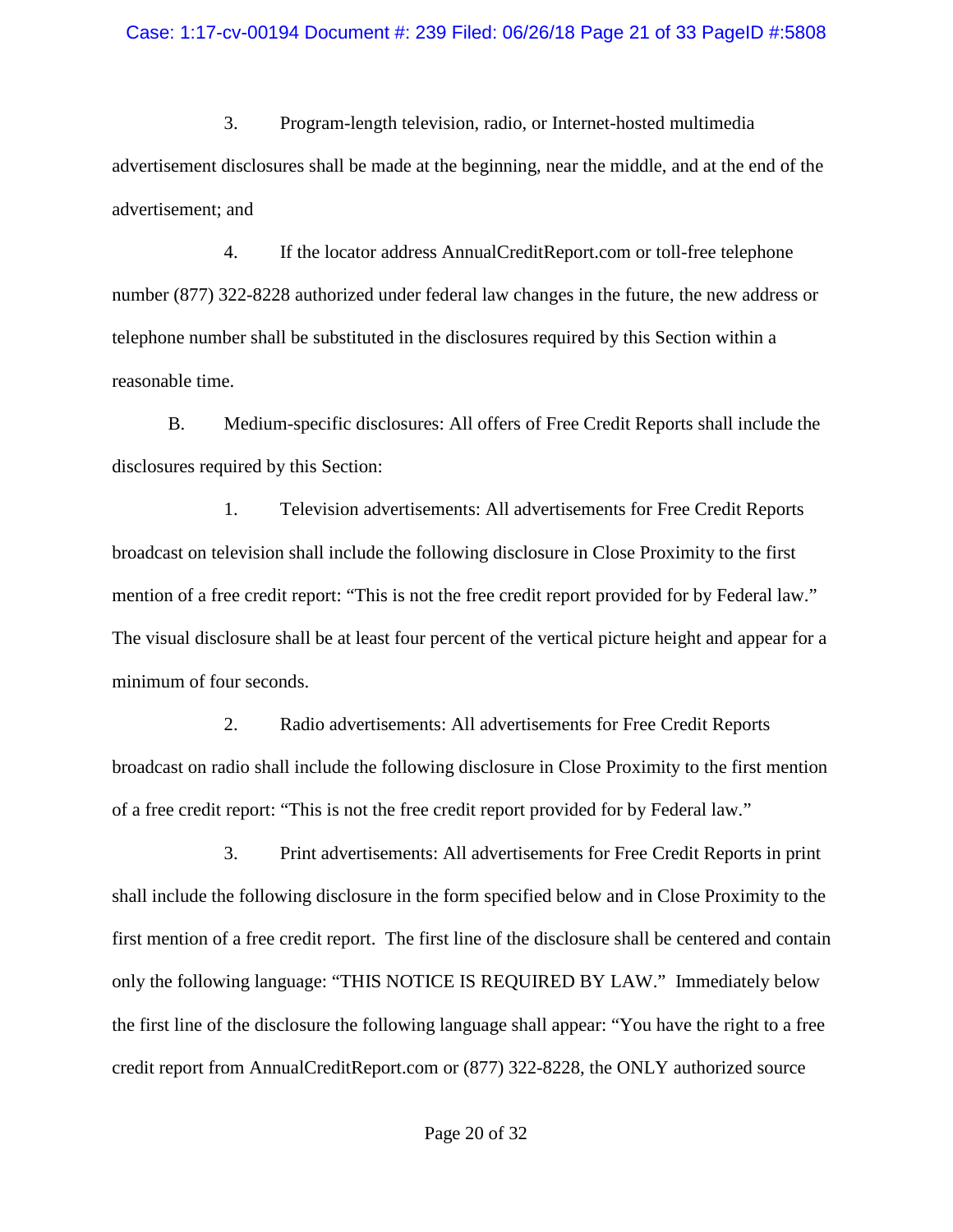#### Case: 1:17-cv-00194 Document #: 239 Filed: 06/26/18 Page 22 of 33 PageID #:5809

under Federal law." Each letter of the disclosure text shall be, at minimum, one-half the size of the largest character used in the advertisement.

4. Websites: Any website offering Free Credit Reports must display the disclosure set forth in Subsections B.4.a, B.4.b, and B.4.e of this Section on each page that mentions a free credit report and on each page of the ordering process. This disclosure shall be visible across the top of each page where the disclosure is required to appear; shall appear inside a box; and shall appear in the form specified below:

a. The first element of the disclosure shall be a header that is centered and shall consist of the following text: "THIS NOTICE IS REQUIRED BY LAW. Read more at consumerfinance.gov/learnmore." Each letter of the header shall be one-half the size of the largest character of the disclosure text required by Subsection B.4.b of this Section. The reference to consumerfinance.gov/learnmore shall be an operational hyperlink, underlined, and in a color that is a high degree of contrast from the color of the other disclosure text and background color of the box.

b. The second element of the disclosure shall appear below the header required by Subsection B.4.a of this Section and shall consist of the following text: "You have the right to a free credit report from AnnualCreditReport.com or (877) 322–8228, the ONLY authorized source under Federal law." The reference to AnnualCreditReport.com shall be an operational hyperlink to the centralized source, underlined, and in the same color as the hyperlink to consumerfinance.gov/learnmore required in Subsection B.4.a of this Section;

c. The color of the text required by Subsections B.4.a and B.4.b of this Section shall be in a high degree of contrast with the background color of the box;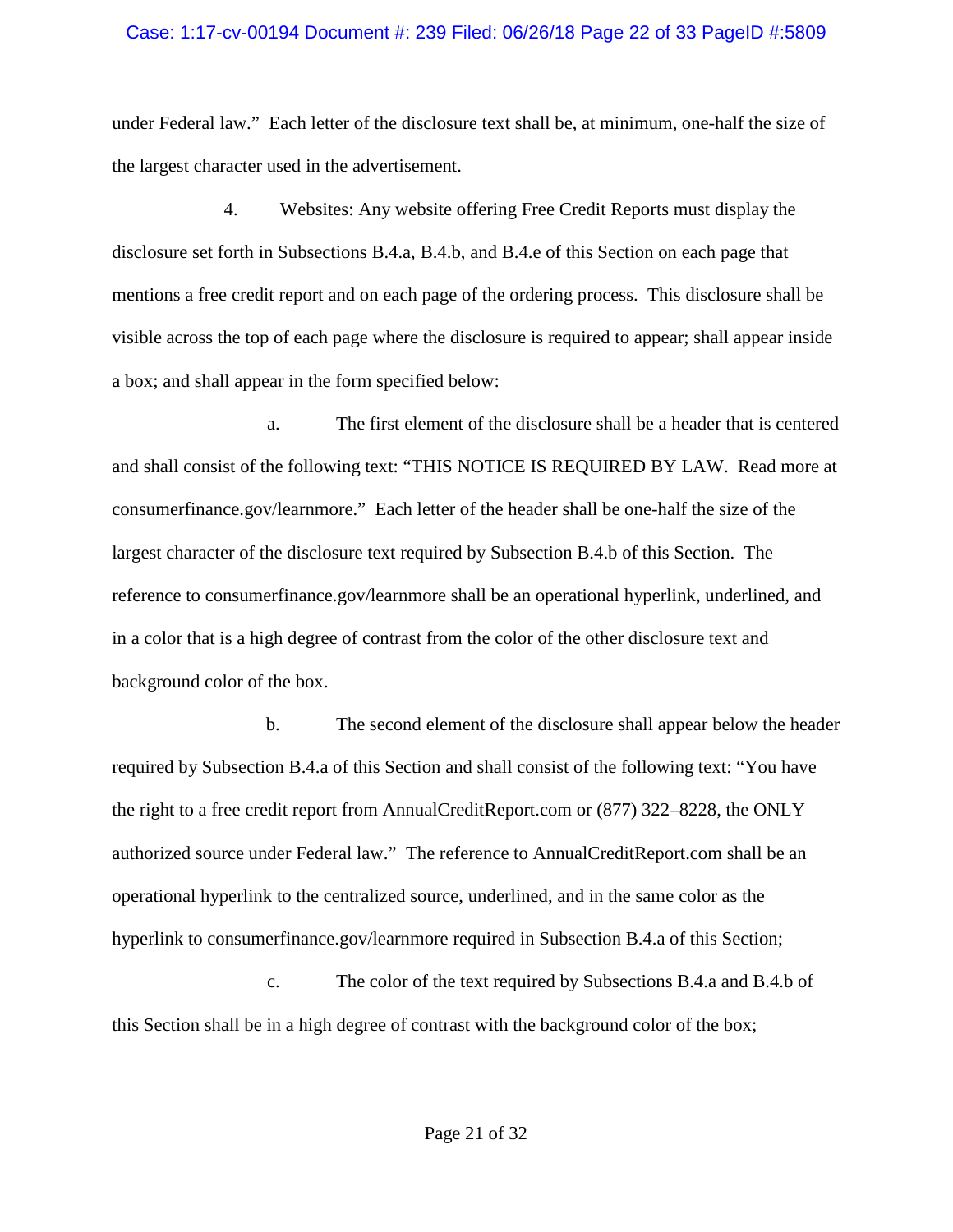d. The background of the box shall be a solid color in a high degree of contrast from the background of the page and the color shall not appear elsewhere on the page;

e. The third element of the disclosure shall appear below the text required by Subsection B.4.b of this Section and shall be an operational hyperlink to AnnualCreditReport.com that appears as a centered button containing the following language: "Take me to the authorized source." The background of this button shall be the same color as the hyperlinks required by Subsections B.4.a and B.4.b of this Section and the text shall be in a high degree of contrast to the background of the button;

f. Each character of the text required in Subsections B.4.b and B.4.e of this Section shall be, at minimum, the same size as the largest character on the page, including characters in an image or graphic banner;

g. Each character of the disclosure shall be displayed as plain text and in a sans serif font, such as Arial; and

h. The space between each element of the disclosure required in Subsections B.4.a, B.4.b, and B.4.e of this Section shall be, at minimum, the same size as the largest character on the page, including characters in an image or graphic banner. The space between the boundaries of the box and the text or button required in Subsections B.4.a, B.4.b, and B.4.e of this Section shall be, at minimum, twice the size of the vertical height of the largest character on the page, including characters in an image or graphic banner.

5. Mobile Applications: Any Mobile Application offering Free Credit Reports must comply with the requirements set forth in Subsection B.6 of this Section.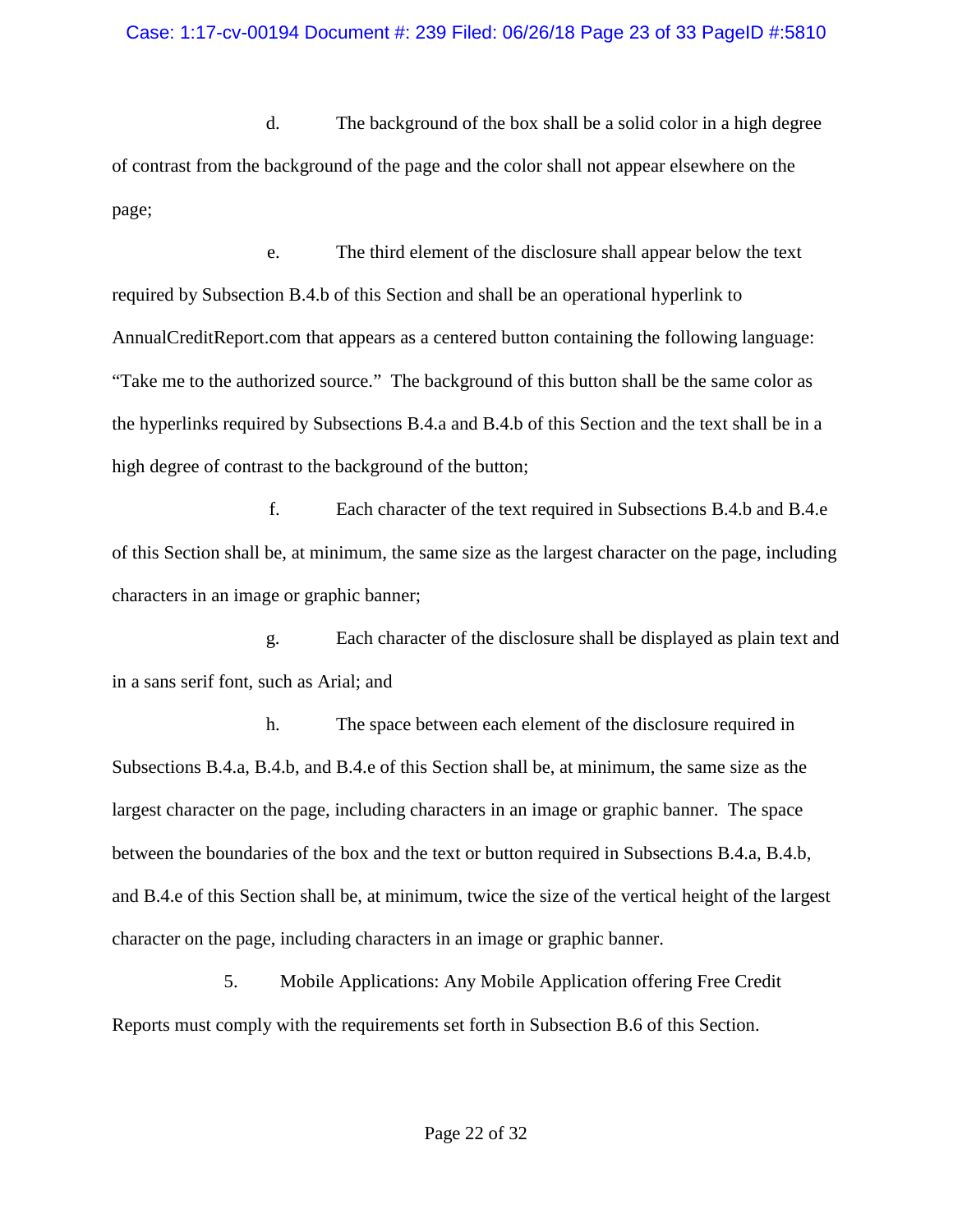## Case: 1:17-cv-00194 Document #: 239 Filed: 06/26/18 Page 24 of 33 PageID #:5811

6. Internet-hosted multimedia advertising: All advertisements for Free Credit Reports disseminated through Internet-hosted multimedia in both audio and visual formats shall include the following disclosure in the form specified below and in Close Proximity to the first mention of a free credit report. The first line of the disclosure shall be centered and contain only the following language: "THIS NOTICE IS REQUIRED BY LAW." Immediately below the first line of the disclosure the following language shall appear: "You have the right to a free credit report from AnnualCreditReport.com or (877) 322–8228, the ONLY authorized source under Federal law." If the advertisement contains characters, the visual disclosure shall be, at minimum, the same size as the largest character on the advertisement.

7. Telephone requests: When consumers call any telephone number, other than the number of the centralized source, appearing in an advertisement that represents Free Credit Reports are available at the number, consumers must receive the following audio disclosure at the first mention of a free credit report: "The following notice is required by law. You have the right to a free credit report from AnnualCreditReport.com or (877) 322–8228, the only authorized source under Federal law."

8. Telemarketing solicitations: When telemarketing sales calls are made that include offers of Free Credit Reports, the call must include at the first mention of a free credit report the following disclosure: "The following notice is required by law. You have the right to a free credit report from AnnualCreditReport.com or (877) 322–8228, the only authorized source under Federal law."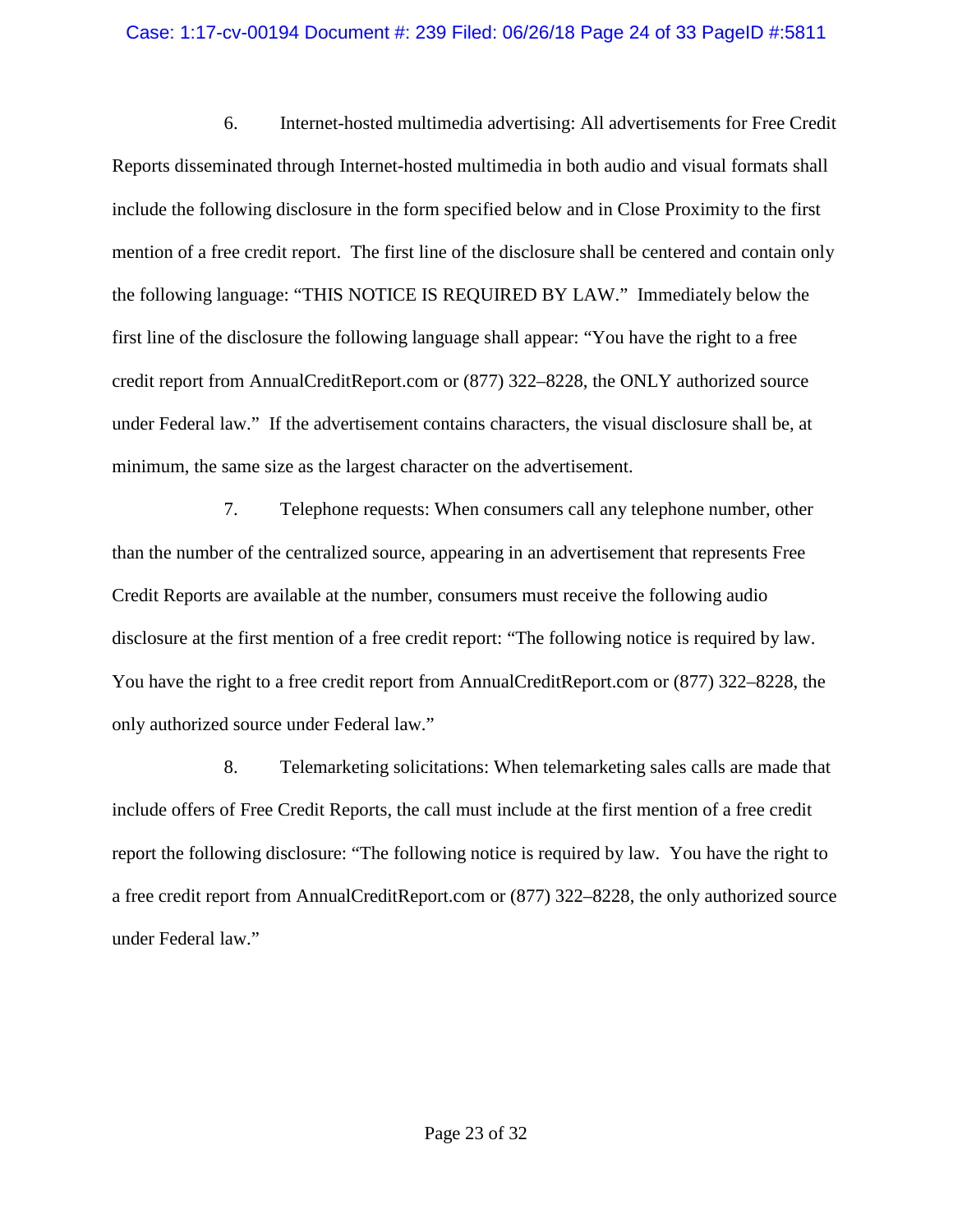## **IX. MONETARY JUDGMENT**

# **IT IS FURTHER ORDERED** that:

A. Judgment in the amount of Five Million, Two Hundred Sixty Thousand, Six Hundred Seventy-One and Thirty-Six Cents (\$5,260,671.36) is entered in favor of the Commission against Defendants, jointly and severally, as equitable monetary relief.

B. Defendants are ordered to pay to the Commission Five Million, Two Hundred Sixty Thousand, Six Hundred Seventy-One and Thirty-Six Cents (\$5,260,671.36). Such payment must be made within 7 days of entry of this Order by electronic funds transfer in accordance with instructions provided by a representative of the Commission.

C. Within 7 days of entry of this Order:

1. Defendant Michael Brown is ordered to pay to the Commission all funds in the Bank of America, N.A. account ending "2356" held by Michael Brown;

2. Defendant Michael Brown is ordered to pay to the Commission all funds in the FirstBank Puerto Rico account ending "9599" held by Michael Brown; and

3. Defendant Michael Brown is ordered to liquidate and pay to the Commission the entire balance of Michael Brown's Merrill Lynch SEP IRA account ending "6422," less any fees owed to Merrill Lynch on that account or any amount Merrill Lynch is legally required to withhold.

To effect such payments, the Court directs that the entities holding the funds shall, immediately upon receiving notice of this Order, remit the funds to the Commission by electronic funds transfer or otherwise in accordance with directions provided by a representative of the Commission.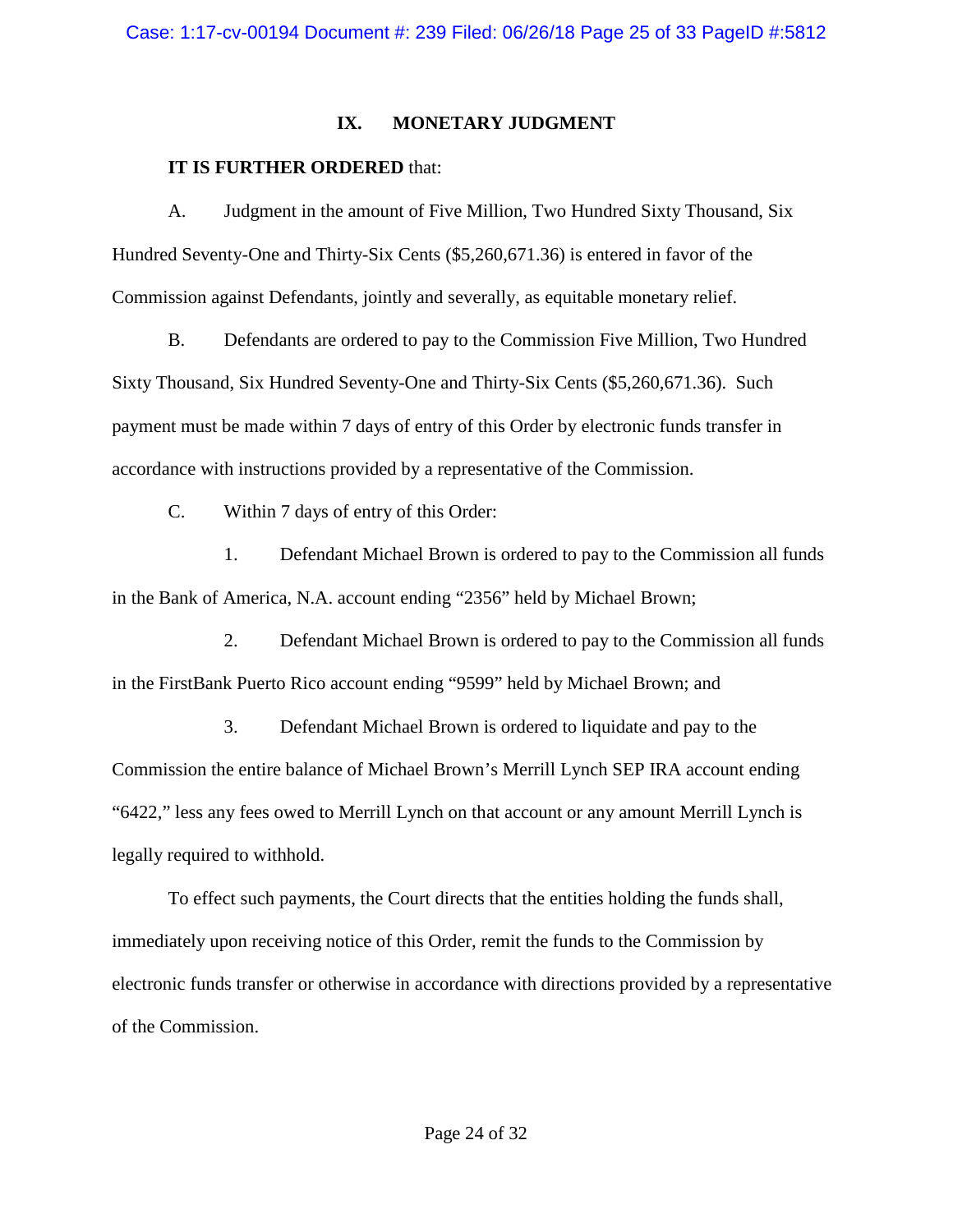### Case: 1:17-cv-00194 Document #: 239 Filed: 06/26/18 Page 26 of 33 PageID #:5813

D. All money paid to the Commission pursuant to this Order may be deposited into a fund administered by the Commission or its designee to be used for equitable relief, including consumer redress and any attendant expenses for the administration of any redress fund. If a representative of the Commission decides that direct redress to consumers is wholly or partially impracticable or money remains after redress is completed, with the Court's prior approval, the Commission may apply any remaining money for such other equitable relief (including consumer information remedies) as it determines to be reasonably related to Defendants' practices alleged in the Complaint. Any money not used for such equitable relief is to be deposited to the U.S. Treasury as disgorgement. Defendants have no right to challenge any actions the Commission or its representatives may take pursuant to this Subsection.

## **X. PROHIBITION ON COLLECTING ON ACCOUNTS**

**IT IS FURTHER ORDERED** that Defendants, their officers, agents, employees, and attorneys, and all other persons in active concert or participation with any of them, who receive actual notice of this Order, whether acting directly or indirectly, are permanently restrained and enjoined from Charging or attempting to Charge consumers for any Credit Monitoring Services marketed or sold prior to entry of this Order, and from selling, assigning, or otherwise transferring any right to Charge for any Credit Monitoring Services marketed or sold prior to entry of this Order.

#### **XI. CUSTOMER INFORMATION**

**IT IS FURTHER ORDERED** that Defendants, their officers, agents, employees, and attorneys, and all other persons in active concert or participation with any of them, who receive actual notice of this Order, are permanently restrained and enjoined from directly or indirectly: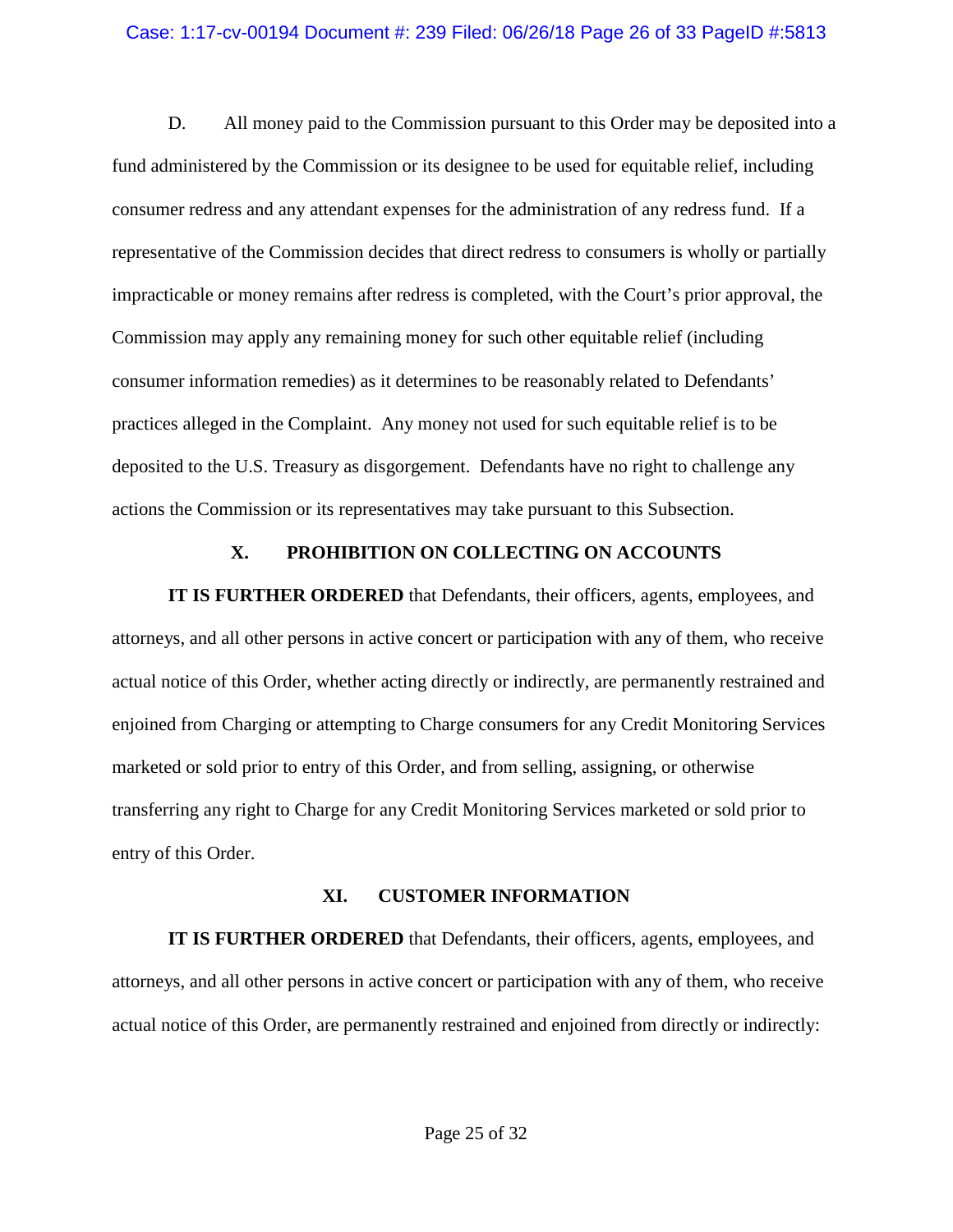#### Case: 1:17-cv-00194 Document #: 239 Filed: 06/26/18 Page 27 of 33 PageID #:5814

A. Failing to provide sufficient customer information to enable the Commission to efficiently administer consumer redress. Defendants represent that they have provided this redress information to the Commission. If a representative of the Commission requests in writing any information related to redress, Defendants must provide it, in the form prescribed by the Commission, within 14 days.

B. Disclosing, using, or benefitting from customer information, including the name, address, telephone number, email address, social security number, other identifying information, or any data that enables access to a customer's account (including a credit card, bank account, or other financial account), that any Defendant obtained prior to entry of this Order in connection with the advertising, marketing, promoting, offering for sale, or sale of Credit Monitoring Services; and

C. Failing to destroy such customer information in all forms in their possession, custody, or control within 30 days after receipt of written direction to do so from a representative of the Commission.

*Provided, however*, that customer information need not be disposed of, and may be disclosed, to the extent requested by a government agency or required by law, regulation, or court order.

#### **XII. COMPLETION OF RECEIVERSHIP**

**IT IS FURTHER ORDERED** that the appointment of the Receiver pursuant to the Preliminary Injunction is hereby continued in full force and effect as modified by this Section.

A. The Receiver is directed and authorized to accomplish the following within 90 days after entry of this Order, but any party or the Receiver may request that the Court extend the Receiver's term for good cause: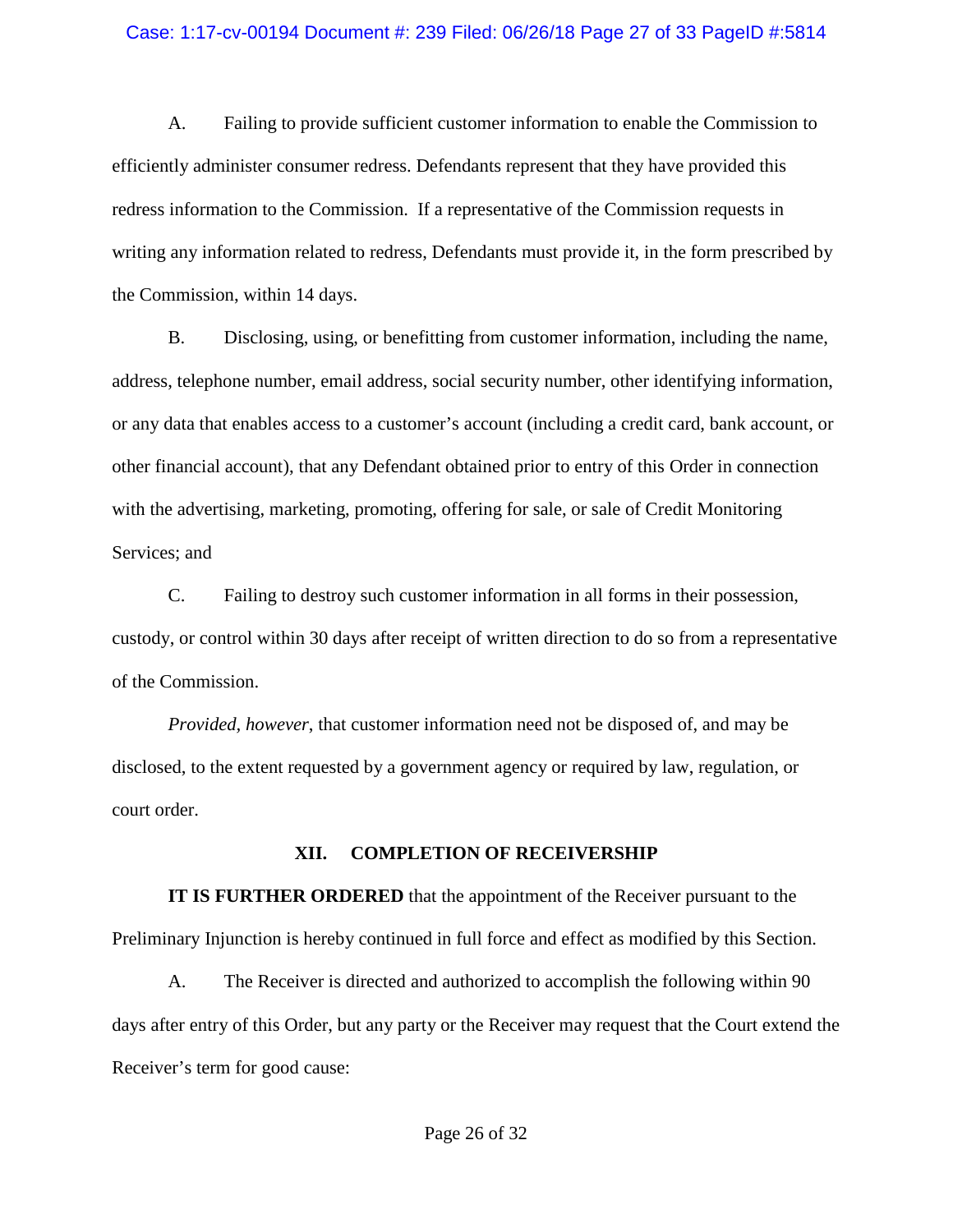## Case: 1:17-cv-00194 Document #: 239 Filed: 06/26/18 Page 28 of 33 PageID #:5815

1. Take any and all steps that the Receiver concludes are appropriate to wind down the affairs of the Receivership Defendant;

2. Complete the process of taking custody, control and possession of all assets of the Receivership Defendant, including without limitation any funds in bank accounts or payment processing reserve accounts;

3. Complete, as necessary, the liquidation of all assets of the Receivership Defendant;

4. Prepare and submit a report describing the Receiver's activities pursuant to this Order, and a final application for compensation and expenses; and

5. Distribute to the Commission all remaining liquid assets at the conclusion of the Receiver's duties, in partial satisfaction of the monetary judgment set forth in this Order.

B. Upon completion of the above tasks, the duties of the Receiver shall terminate, and the Receiver shall be discharged.

# **XIII. ORDER ACKNOWLEDGEMENTS**

**IT IS FURTHER ORDERED** that Defendants obtain acknowledgments of receipt of this Order:

A. Each Defendant, within 7 days of entry of this Order, must submit to the Commission an acknowledgment of receipt of this Order sworn under penalty of perjury.

B. For 5 years after entry of this Order, Individual Defendant for any business that such Defendant, individually or collectively with any other Defendant, is the majority owner or controls directly or indirectly, and Corporate Defendant, must deliver a copy of this Order to: (1) all principals, officers, directors, and LLC managers and members; (2) all employees having managerial responsibilities for conduct related to the subject matter of the Order, and all agents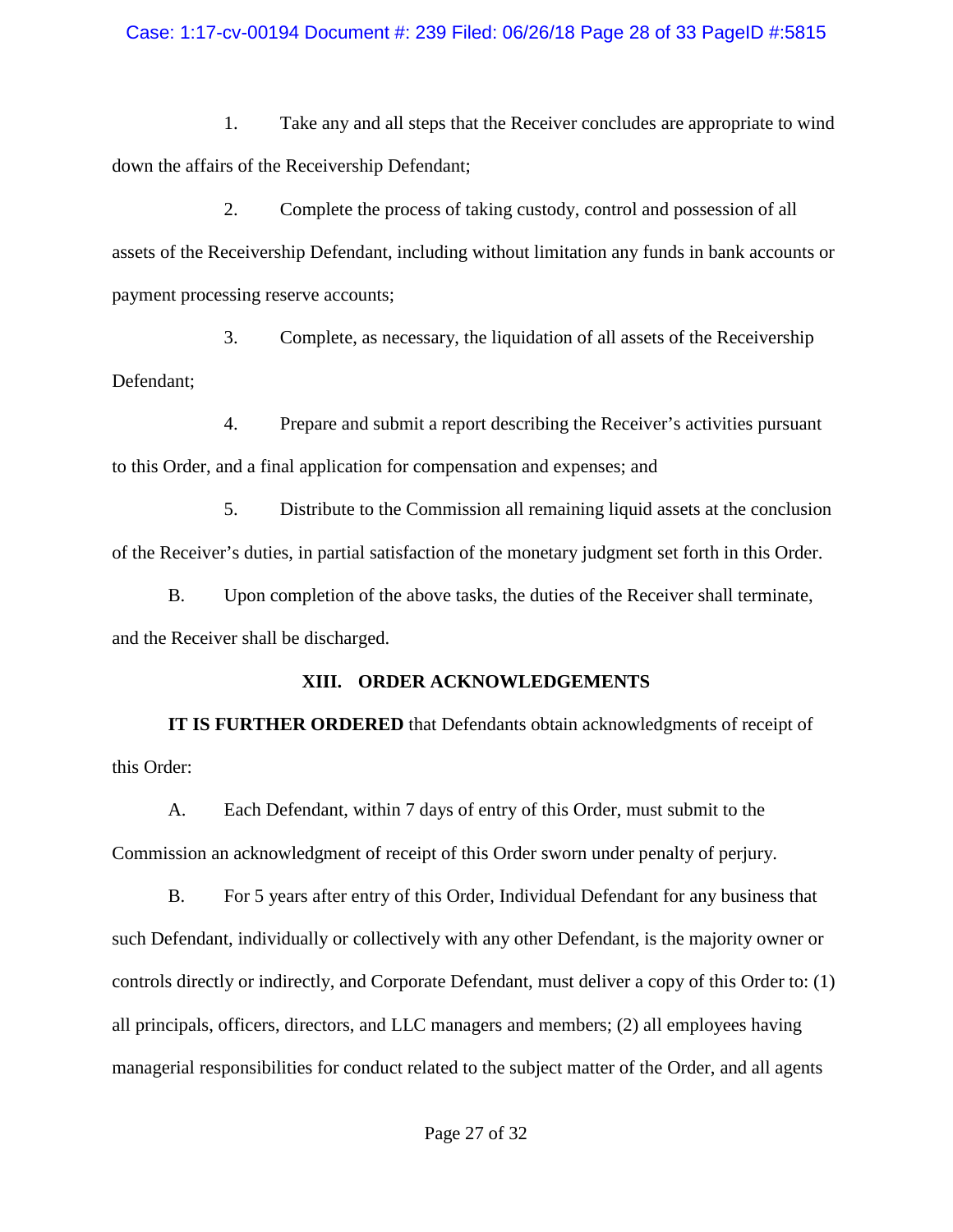### Case: 1:17-cv-00194 Document #: 239 Filed: 06/26/18 Page 29 of 33 PageID #:5816

and representatives who participate in conduct related to the subject matter of the Order; and (3) any business entity resulting from any change in structure as set forth in the Section titled Compliance Reporting. Delivery must occur within 7 days of entry of this Order for current personnel. For all others, delivery must occur before they assume their responsibilities.

C. From each individual or entity to which a Defendant delivered a copy of this Order, that Defendant must obtain, within 30 days, a signed and dated acknowledgment of receipt of this Order.

## **XIV. COMPLIANCE REPORTING**

**IT IS FURTHER ORDERED** that Defendants make timely submissions to the Commission:

A. One year after entry of this Order, each Defendant must submit a compliance report, sworn under penalty of perjury.

1. Each Defendant must: (a) identify the primary physical, postal, and email address and telephone number, as designated points of contact, which representatives of the Commission may use to communicate with Defendant; (b) identify all of that Defendant's businesses by all of their names, telephone numbers, and physical, postal, email, and Internet addresses; (c) describe the activities of each business, including the goods and services offered, the means of advertising, marketing, and sales, and the involvement of any other Defendant (which Individual Defendant must describe if he knows or should know due to his own involvement); (d) describe in detail whether and how that Defendant is in compliance with each Section of this Order; and (e) provide a copy of each Order Acknowledgment obtained pursuant to this Order, unless previously submitted to the Commission.

2. Additionally, Individual Defendant must: (a) identify all telephone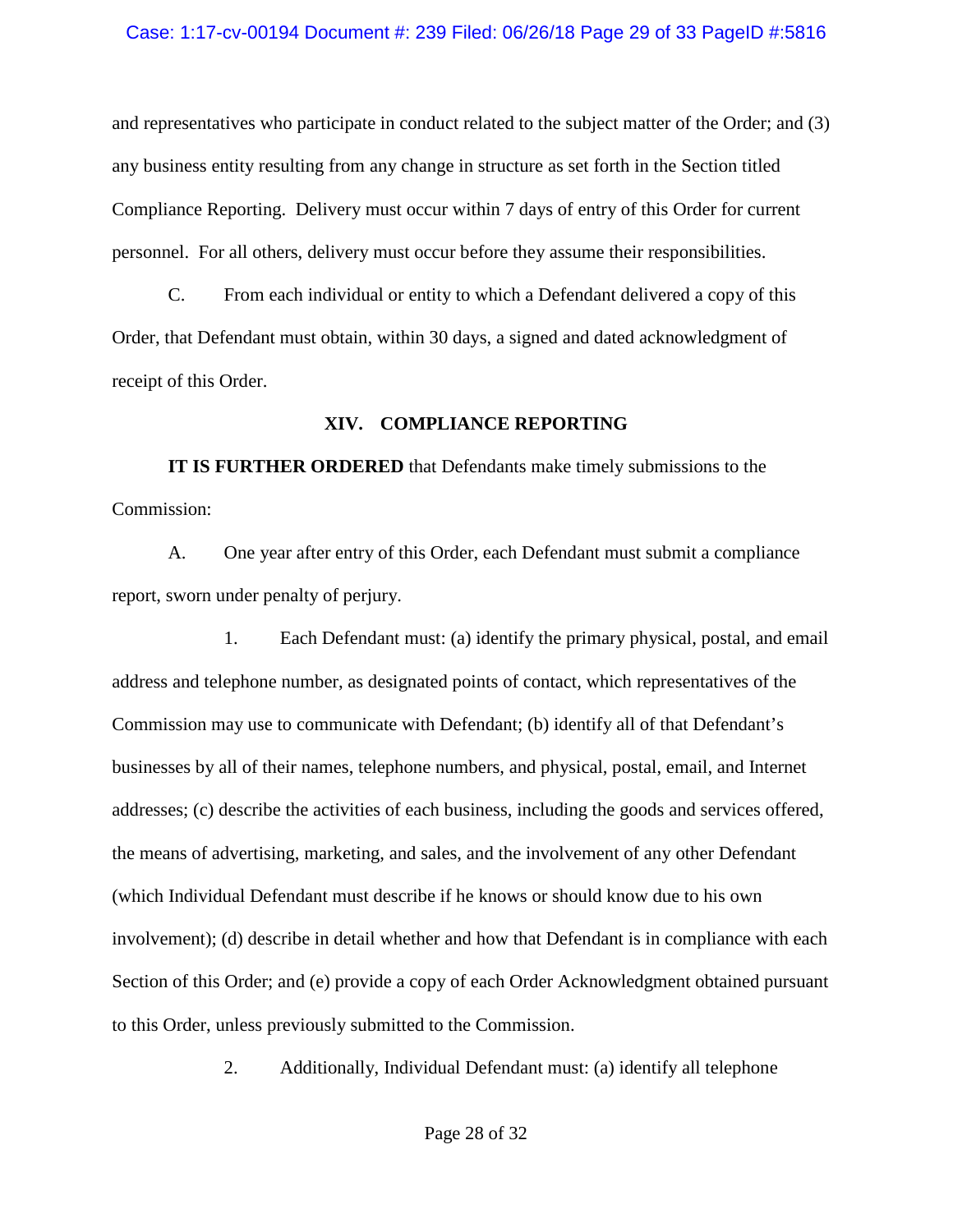#### Case: 1:17-cv-00194 Document #: 239 Filed: 06/26/18 Page 30 of 33 PageID #:5817

numbers and all physical, postal, email and Internet addresses, including all residences; (b) identify all business activities, including any business for which Individual Defendant performs services whether as an employee or otherwise and any entity in which Individual Defendant has any ownership interest; and (c) describe in detail Individual Defendant's involvement in each such business, including title, role, responsibilities, participation, authority, control, and any ownership;

B. For 20 years after entry of this Order, each Defendant must submit a compliance notice, sworn under penalty of perjury, within 14 days of any change in the following:

1. Each Defendant must report any change in: (a) any designated point of contact; or (b) the structure of Corporate Defendant or any entity that Defendant has any ownership interest in or controls directly or indirectly that may affect compliance obligations arising under this Order, including: creation, merger, sale, or dissolution of the entity or any subsidiary, parent, or affiliate that engages in any acts or practices subject to this Order.

2. Additionally, Individual Defendant must report any change in: (a) name, including aliases or fictitious name, or residence address; or (b) title or role in any business activity, including any business for which Individual Defendant performs services whether as an employee or otherwise and any entity in which Individual Defendant has any ownership interest, and identify the name, physical address, and any Internet address of the business or entity.

C. Each Defendant must submit to the Commission notice of the filing of any bankruptcy petition, insolvency proceeding, or similar proceeding by or against such Defendant within 14 days of its filing.

D. Any submission to the Commission required by this Order to be sworn under penalty of perjury must be true and accurate and comply with 28 U.S.C. § 1746, such as by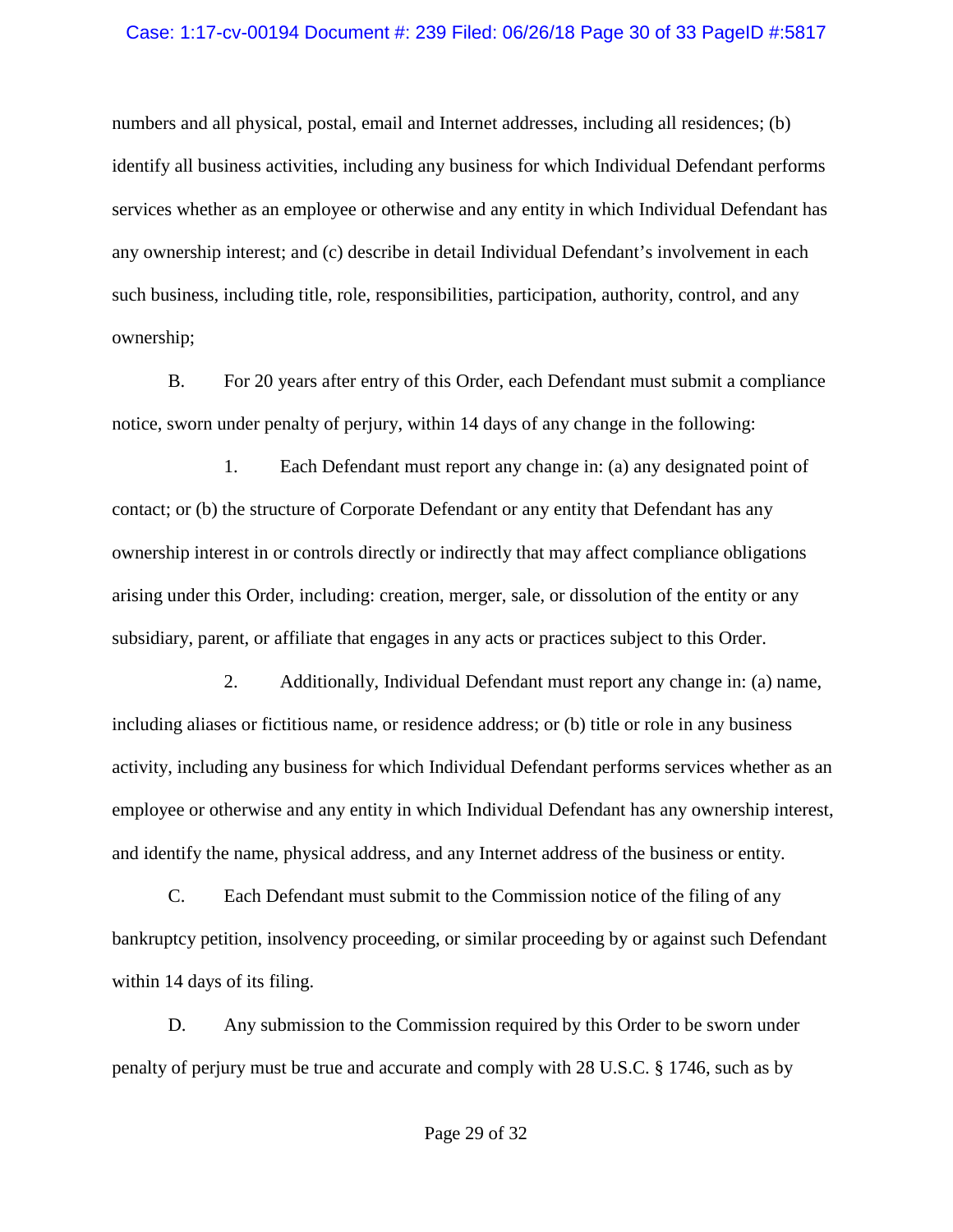#### Case: 1:17-cv-00194 Document #: 239 Filed: 06/26/18 Page 31 of 33 PageID #:5818

concluding: "I declare under penalty of perjury under the laws of the United States of America that the foregoing is true and correct. Executed on: " and supplying the date, signatory's full name, title (if applicable), and signature.

E. Unless otherwise directed by a Commission representative in writing, all submissions to the Commission pursuant to this Order must be emailed to DEbrief@ftc.gov or sent by overnight courier (not the U.S. Postal Service) to: Associate Director for Enforcement, Bureau of Consumer Protection, Federal Trade Commission, 600 Pennsylvania Avenue NW, Washington, DC 20580. The subject line must begin: *FTC v. Credit Bureau Center, LLC, et al.*, FTC Matter No. X170014.

## **XV. RECORDKEEPING**

**IT IS FURTHER ORDERED** that Defendants must create certain records for 20 years after entry of the Order, and retain each such record for 5 years. Specifically, Corporate Defendant and Individual Defendant for any business that Individual Defendant, individually or collectively with any other Defendant, is a majority owner or controls directly or indirectly, must create and retain the following records:

A. Accounting records showing the revenues from all goods or services sold;

B. Personnel records showing, for each person providing services, whether as an employee or otherwise, that person's: name; addresses; telephone numbers; job title or position; dates of service; and (if applicable) the reason for termination;

C. Records relating to Affiliates or Affiliate Networks, including all names, addresses, and telephone numbers; dollar amounts paid or received; and information used in calculating such payments;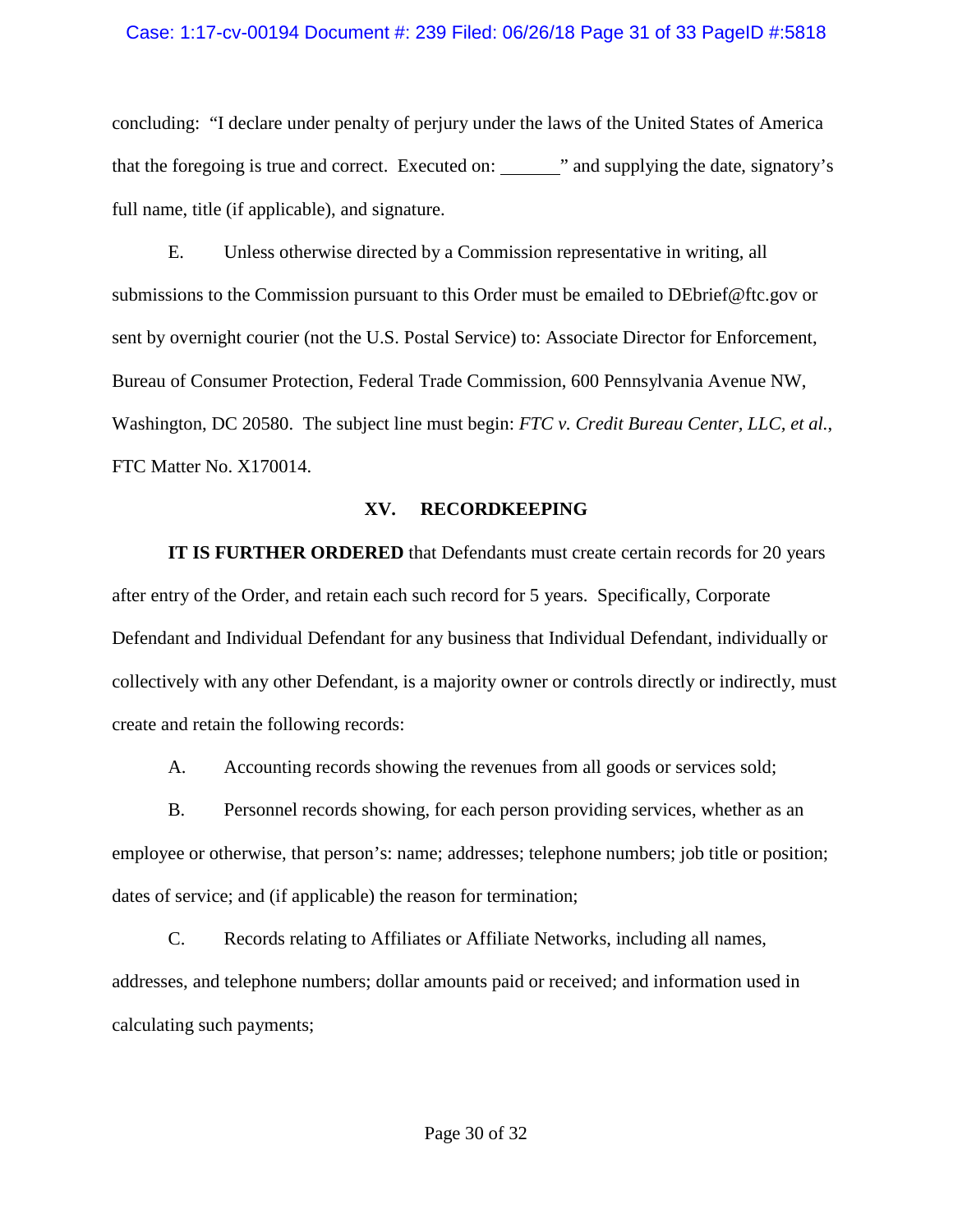## Case: 1:17-cv-00194 Document #: 239 Filed: 06/26/18 Page 32 of 33 PageID #:5819

D. Records of all consumer complaints and refund requests, whether received directly or indirectly, such as through a third party, and any response;

E. All records necessary to demonstrate full compliance with each provision of this Order, including all submissions to the Commission;

F. Copies of all marketing materials, documents, and information received pursuant to Subsection III.C of this Order; and all written approvals or denials of marketing materials made pursuant to Subsection III.D of this Order; and

G. A copy of each unique advertisement or other marketing material.

# **XVI. COMPLIANCE MONITORING**

**IT IS FURTHER ORDERED** that, for the purpose of monitoring Defendants'

compliance with this Order, including any failure to transfer any assets as required by this Order:

A. Within 14 days of receipt of a written request from a representative of the Commission, each Defendant must: submit additional compliance reports or other requested information, which must be sworn under penalty of perjury; appear for depositions; and produce documents for inspection and copying. The Commission is also authorized to obtain discovery, without further leave of court, using any of the procedures prescribed by Federal Rules of Civil Procedure 29, 30 (including telephonic depositions), 31, 33, 34, 36, 45, and 69.

B. For matters concerning this Order, the Commission is authorized to communicate directly with each Defendant. Defendant must permit representatives of the Commission to interview any employee or other person affiliated with any Defendant who has agreed to such an interview. The person interviewed may have counsel present.

C. The Commission may use all other lawful means, including posing, through its representatives as consumers, suppliers, or other individuals or entities, to Defendants or any